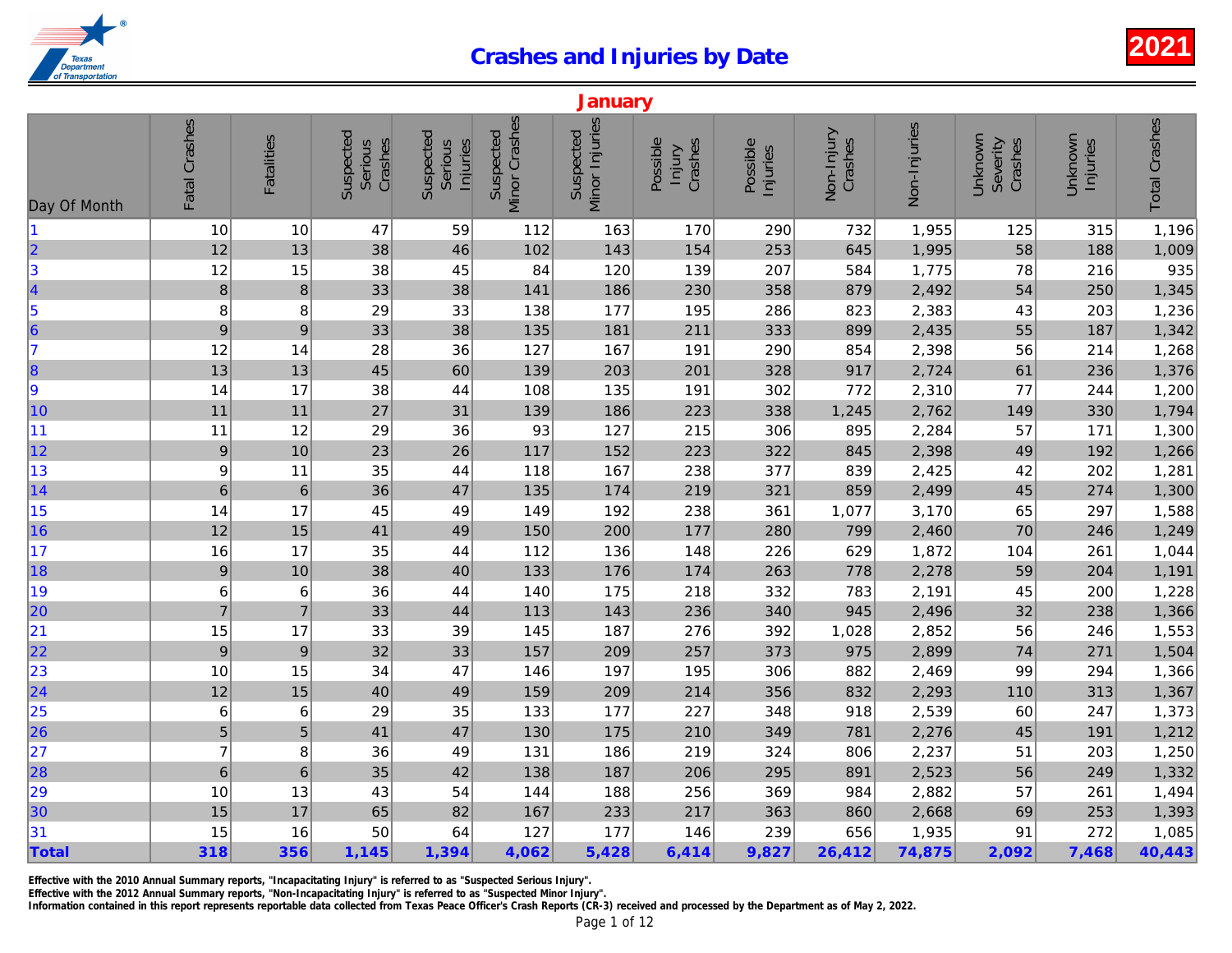|                                                               |                          |                  |                                 |                                  |                                   | February                    |                               |                      |                       |              |
|---------------------------------------------------------------|--------------------------|------------------|---------------------------------|----------------------------------|-----------------------------------|-----------------------------|-------------------------------|----------------------|-----------------------|--------------|
| Day Of Month                                                  | Fatal Crashes            | Fatalities       | Suspected<br>Crashes<br>Serious | Suspected<br>Serious<br>Injuries | <b>Minor Crashes</b><br>Suspected | Minor Injuries<br>Suspected | Possible<br>Crashes<br>Injury | Possible<br>Injuries | Non-Injury<br>Crashes | Non-Injuries |
| $\blacksquare$                                                | 15                       | 15               | 34                              | 40                               | 158                               | 215                         | 218                           | 357                  | 906                   | 2,614        |
| $\overline{\mathbf{2}}$                                       | $\bf 8$                  | $\overline{9}$   | 35                              | 41                               | 116                               | 168                         | 188                           | 257                  | 848                   | 2,433        |
|                                                               | 6                        | 6                | 41                              | 45                               | 127                               | 160                         | 246                           | 372                  | 852                   | 2,475        |
| $\begin{array}{c} 3 \\ 4 \end{array}$                         | $\bf{8}$                 | 9                | 39                              | 43                               | 165                               | 212                         | 244                           | 384                  | 788                   | 2,379        |
|                                                               | $\boldsymbol{9}$         | 10               | 34                              | 43                               | 156                               | 194                         | 257                           | 380                  | 1,105                 | 3,244        |
| $\begin{array}{c} 5 \\ 6 \end{array}$                         | 11                       | 12               | 43                              | 56                               | 152                               | 210                         | 208                           | 328                  | 930                   | 2,711        |
| 7                                                             | 20                       | 21               | 47                              | 59                               | 132                               | 182                         | 172                           | 281                  | 670                   | 1,953        |
| 8                                                             | $\,$ 6 $\,$              | $\bf 8$          | 36                              | 41                               | 117                               | 155                         | 204                           | 330                  | 815                   | 2,272        |
| 9                                                             | 9                        | 9                | 29                              | 33                               | 124                               | 160                         | 200                           | 301                  | 840                   | 2,281        |
| 10                                                            | $\,8\,$                  | $\boldsymbol{9}$ | 40                              | 44                               | 181                               | 228                         | 294                           | 445                  | 1,243                 | 3,249        |
| 11                                                            | 12                       | 19               | 69                              | 100                              | 203                               | 328                         | 338                           | 499                  | 1,827                 | 4,092        |
| 12                                                            | $\overline{9}$           | $\overline{9}$   | 35                              | 43                               | 108                               | 144                         | 162                           | 250                  | 961                   | 2,386        |
| 13                                                            | 13                       | 14               | 34                              | 42                               | 165                               | 213                         | 219                           | 314                  | 1,053                 | 2,435        |
| 14                                                            | $\,$ 6 $\,$              | $6\phantom{1}$   | 26                              | 35                               | 146                               | 185                         | 222                           | 328                  | 1,527                 | 3,379        |
| 15                                                            | 4                        | 4                | 14                              | 18                               | 49                                | 65                          | 106                           | 153                  | 936                   | 2,304        |
| 16                                                            | $\overline{\mathcal{L}}$ | 5                | 10                              | 13                               | 58                                | 78                          | 116                           | 174                  | 799                   | 2,149        |
| 17                                                            | 3                        | 3                | 10                              | 10                               | 41                                | 54                          | 104                           | 146                  | 670                   | 1,697        |
| 18                                                            | 5                        | 5                | 10                              | 12                               | 63                                | 77                          | 89                            | 128                  | 660                   | 1,509        |
| 19                                                            | 3                        | 4                | 16                              | 22                               | 88                                | 120                         | 134                           | 215                  | 755                   | 1,985        |
| 20                                                            | 8                        | 8                | 22                              | 29                               | 109                               | 143                         | 137                           | 222                  | 742                   | 1,982        |
| 21                                                            | 11                       | 14               | 46                              | 60                               | 93                                | 133                         | 150                           | 263                  | 577                   | 1,626        |
| 22                                                            | $\,$ 6 $\,$              | $\,6\,$          | 26                              | 34                               | 133                               | 160                         | 213                           | 314                  | 829                   | 2,375        |
| $\begin{array}{ c c }\n\hline\n23 \\ \hline\n24\n\end{array}$ | $\boldsymbol{9}$         | 10               | 31                              | 34                               | 128                               | 171                         | 193                           | 283                  | 788                   | 2,279        |
|                                                               | 8                        | $\boldsymbol{9}$ | 40                              | 50                               | 132                               | 177                         | 186                           | 292                  | 790                   | 2,208        |
|                                                               | $\,6$                    | 6                | 26                              | 31                               | 116                               | 149                         | 183                           | 269                  | 839                   | 2,426        |
| 25<br>26                                                      | $\boldsymbol{6}$         | $\overline{7}$   | 30                              | 35                               | 139                               | 189                         | 219                           | 312                  | 996                   | 2,722        |
| 27                                                            | 15                       | 18               | 43                              | 63                               | 126                               | 176                         | 197                           | 288                  | 835                   | 2,511        |
| 28                                                            | 14                       | 15               | 36                              | 42                               | 119                               | 159                         | 174                           | 278                  | 632                   | 1,784        |
| Total                                                         | 242                      | 270              | 902                             | 1,118                            | 3,444                             | 4,605                       | 5,373                         | 8,163                | 25,213                | 67,460       |

Effective with the 2010 Annual Summary reports, "Incapacitating Injury" is referred to as "Suspected Serious Injury".

Effective with the 2012 Annual Summary reports, "Non-Incapacitating Injury" is referred to as "Suspected Minor Injury".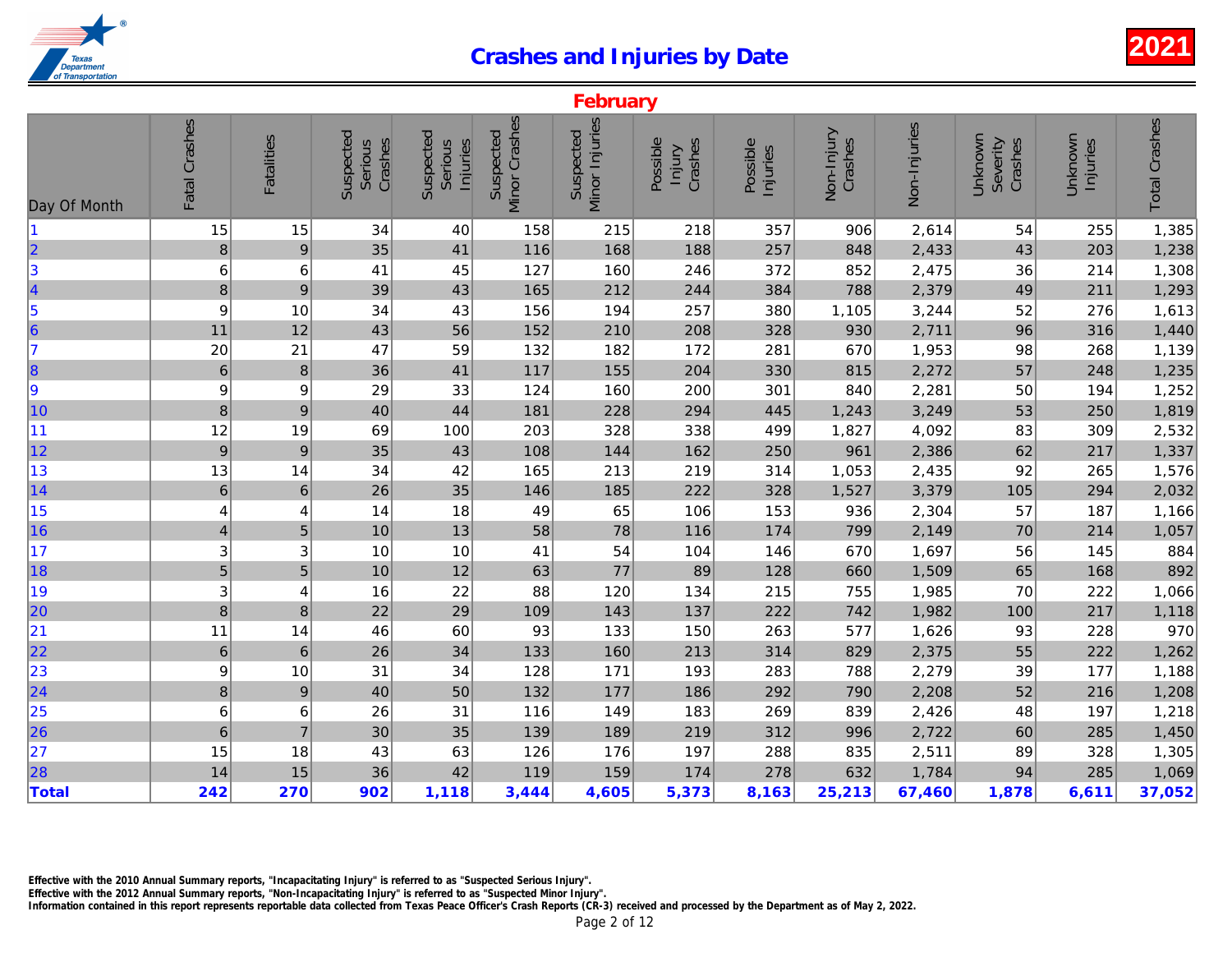|                                                       |                  |                   |                                 |                                  |                            | <b>March</b>                |                               |                      |                       |              |
|-------------------------------------------------------|------------------|-------------------|---------------------------------|----------------------------------|----------------------------|-----------------------------|-------------------------------|----------------------|-----------------------|--------------|
| Day Of Month                                          | Fatal Crashes    | <b>Fatalities</b> | Suspected<br>Crashes<br>Serious | Suspected<br>Serious<br>Injuries | Minor Crashes<br>Suspected | Minor Injuries<br>Suspected | Possible<br>Crashes<br>lnjury | Possible<br>Injuries | Non-Injury<br>Crashes | Non-Injuries |
| $\vert$ 1                                             | 16               | 18                | 41                              | 53                               | 130                        | 183                         | 207                           | 292                  | 873                   | 2,350        |
| $\overline{\mathbf{2}}$                               | $\overline{1}$   | $\mathbf{1}$      | 47                              | 60                               | 122                        | 172                         | 223                           | 326                  | 874                   | 2,561        |
| $\vert$ 3                                             | 11               | 12                | 45                              | 52                               | 143                        | 190                         | 243                           | 372                  | 978                   | 2,862        |
|                                                       | $\boldsymbol{8}$ | $\bf 8$           | 33                              | 39                               | 146                        | 206                         | 225                           | 356                  | 894                   | 2,581        |
| $\begin{array}{c}\n4 \\ 5 \\ 6\n\end{array}$          | 12               | 13                | 47                              | 56                               | 168                        | 235                         | 245                           | 375                  | 1,017                 | 3,115        |
|                                                       | 15               | 16                | 54                              | 77                               | 155                        | 208                         | 207                           | 365                  | 860                   | 2,734        |
| 17                                                    | 15               | 17                | 28                              | 37                               | 143                        | 193                         | 155                           | 229                  | 662                   | 1,952        |
| 8                                                     | $\overline{7}$   | $\overline{7}$    | 35                              | 44                               | 130                        | 175                         | 211                           | 325                  | 788                   | 2,259        |
| 9                                                     | 9                | 9                 | 38                              | 50                               | 108                        | 141                         | 181                           | 288                  | 783                   | 2,290        |
| 10                                                    | 5                | $\overline{7}$    | 35                              | 41                               | 138                        | 179                         | 193                           | 298                  | 802                   | 2,382        |
| 11                                                    | 9                | 9                 | 26                              | 34                               | 129                        | 170                         | 210                           | 312                  | 784                   | 2,355        |
| 12                                                    | 9                | 10                | 47                              | 54                               | 144                        | 186                         | 240                           | 353                  | 1,047                 | 3,057        |
| 13                                                    | 17               | 18                | 63                              | 82                               | 156                        | 240                         | 216                           | 362                  | 911                   | 2,824        |
| 14                                                    | 18               | 21                | 53                              | 72                               | 164                        | 257                         | 202                           | 345                  | 761                   | 2,370        |
| 15                                                    | 8                | 15                | 32                              | 42                               | 138                        | 175                         | 232                           | 357                  | 849                   | 2,489        |
| 16                                                    | 8                | $\,$ 8 $\,$       | 29                              | 36                               | 120                        | 177                         | 220                           | 342                  | 816                   | 2,455        |
| 17                                                    | 15               | 16                | 36                              | 39                               | 160                        | 226                         | 268                           | 401                  | 1,045                 | 3,109        |
| 18                                                    | 15               | 20                | 29                              | 39                               | 146                        | 200                         | 236                           | 372                  | 1,033                 | 3,063        |
| 19                                                    | 10               | 11                | 46                              | 60                               | 187                        | 243                         | 255                           | 405                  | 1,096                 | 3,311        |
| 20                                                    | 11               | 11                | 64                              | 79                               | 167                        | 246                         | 227                           | 375                  | 947                   | 3,081        |
| 21                                                    | 11               | 13                | 59                              | 72                               | 153                        | 219                         | 203                           | 341                  | 760                   | 2,532        |
| $\overline{22}$                                       | $\bf 8$          | 10                | 35                              | 48                               | 157                        | 215                         | 233                           | 345                  | 919                   | 2,540        |
| 23                                                    | 5                | 6                 | 44                              | 50                               | 164                        | 224                         | 261                           | 370                  | 1,037                 | 2,977        |
| $\overline{24}$                                       | $\overline{7}$   | $\boldsymbol{9}$  | 40                              | 46                               | 138                        | 181                         | 268                           | 411                  | 955                   | 2,741        |
| $\begin{array}{r} \n \boxed{25} \\  26\n \end{array}$ | 9                | 9                 | 42                              | 54                               | 158                        | 214                         | 245                           | 382                  | 1,004                 | 2,807        |
|                                                       | 14               | 15                | 54                              | 65                               | 214                        | 283                         | 311                           | 505                  | 1,241                 | 3,857        |
| 27                                                    | 14               | 17                | 56                              | 66                               | 166                        | 234                         | 243                           | 421                  | 958                   | 3,155        |
| 28                                                    | 15               | 15                | 53                              | 66                               | 150                        | 228                         | 195                           | 327                  | 763                   | 2,464        |
| 29                                                    | 8                | 8                 | 33                              | 35                               | 164                        | 228                         | 250                           | 381                  | 955                   | 2,781        |
| 30                                                    | 11               | 12                | 30                              | 35                               | 154                        | 215                         | 212                           | 330                  | 895                   | 2,682        |
| 31                                                    | 12               | 16                | 38                              | 54                               | 154                        | 203                         | 222                           | 332                  | 981                   | 2,750        |
| Total                                                 | 333              | 377               | 1,312                           | 1,637                            | 4,666                      | 6,446                       | 7,039                         | 10,995               | 28,288                | 84,486       |

Effective with the 2010 Annual Summary reports, "Incapacitating Injury" is referred to as "Suspected Serious Injury".

Information contained in this report represents reportable data collected from Texas Peace Officer's Crash Reports (CR-3) received and processed by the Department as of May 2, 2022. Effective with the 2012 Annual Summary reports, "Non-Incapacitating Injury" is referred to as "Suspected Minor Injury".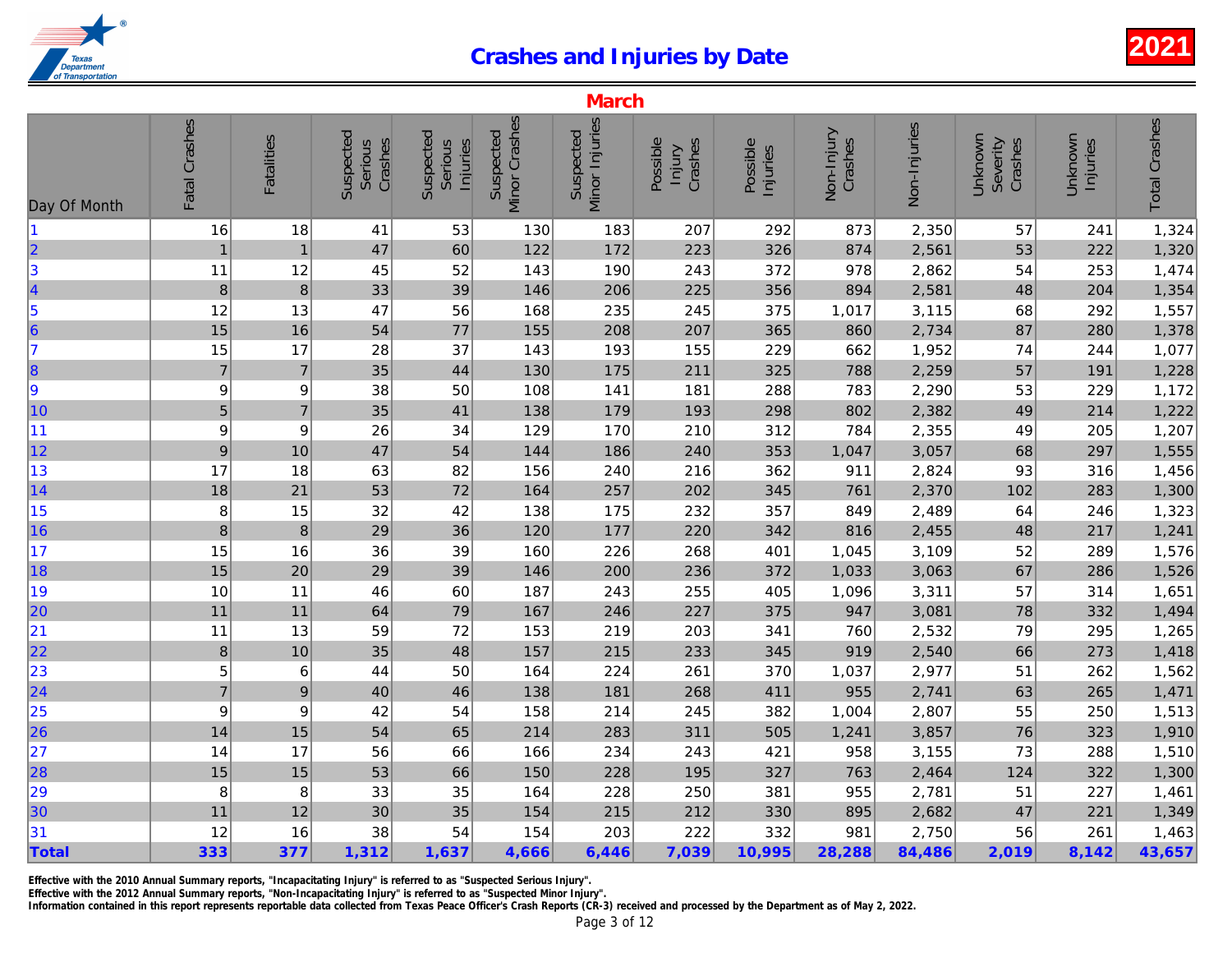|                                                               |                |                   |                                        |                                  |                            | April                       |                               |                      |                       |              |
|---------------------------------------------------------------|----------------|-------------------|----------------------------------------|----------------------------------|----------------------------|-----------------------------|-------------------------------|----------------------|-----------------------|--------------|
| Day Of Month                                                  | Fatal Crashes  | <b>Fatalities</b> | Suspected<br>Crashes<br><b>Serious</b> | Suspected<br>Serious<br>Injuries | Minor Crashes<br>Suspected | Minor Injuries<br>Suspected | Possible<br>Crashes<br>Injury | Possible<br>Injuries | Non-Injury<br>Crashes | Non-Injuries |
| $\blacksquare$                                                | 15             | 16                | 48                                     | 59                               | 168                        | 232                         | 265                           | 398                  | 1,070                 | 3,238        |
| $\vert$ 2                                                     | 9              | 10                | 48                                     | 51                               | 175                        | 232                         | 248                           | 390                  | 1,048                 | 3,269        |
| $\vert$ 3                                                     | 15             | 17                | 57                                     | 73                               | 132                        | 191                         | 225                           | 349                  | 845                   | 2,681        |
| 4                                                             | 13             | 13                | 52                                     | 63                               | 152                        | 233                         | 192                           | 327                  | 710                   | 2,283        |
| $\vert$ 5                                                     | 17             | 20                | 38                                     | 50                               | 144                        | 182                         | 223                           | 343                  | 898                   | 2,671        |
| 6                                                             | 11             | 11                | 41                                     | 50                               | 166                        | 212                         | 263                           | 411                  | 964                   | 2,902        |
| 17                                                            | 15             | 15                | 42                                     | 52                               | 177                        | 248                         | 279                           | 426                  | 966                   | 2,846        |
| 8                                                             | 13             | 13                | 54                                     | 62                               | 195                        | 257                         | 307                           | 435                  | 1,125                 | 3,314        |
| 9                                                             | 9              | 10                | 45                                     | 54                               | 182                        | 247                         | 255                           | 378                  | 1,155                 | 3,379        |
| 10                                                            | 13             | 13                | 63                                     | 76                               | 200                        | 301                         | 260                           | 422                  | 1,033                 | 3,392        |
| 11                                                            | 11             | 11                | 67                                     | 83                               | 184                        | 264                         | 199                           | 318                  | 798                   | 2,684        |
| 12                                                            | 10             | 11                | 34                                     | 39                               | 150                        | 195                         | 242                           | 364                  | 897                   | 2,601        |
| 13                                                            | 17             | 17                | 29                                     | 37                               | 165                        | 216                         | 244                           | 385                  | 971                   | 2,734        |
| 14                                                            | 9              | $\boldsymbol{9}$  | 26                                     | 29                               | 158                        | 215                         | 238                           | 366                  | 940                   | 2,649        |
| 15                                                            | $\overline{7}$ | $\overline{7}$    | 34                                     | 37                               | 172                        | 235                         | 254                           | 409                  | 1,143                 | 3,257        |
| 16                                                            | 15             | 15                | 39                                     | 49                               | 197                        | 254                         | 319                           | 455                  | 1,323                 | 3,718        |
| 17                                                            | 8              | 10                | 24                                     | 38                               | 155                        | 198                         | 218                           | 321                  | 898                   | 2,749        |
| 18                                                            | 9              | 10                | 44                                     | 49                               | 132                        | 188                         | 182                           | 305                  | 760                   | 2,236        |
| 19                                                            | 5              | 5                 | 32                                     | 41                               | 133                        | 173                         | 212                           | 336                  | 884                   | 2,391        |
| 20                                                            | $\overline{7}$ | $\overline{7}$    | 29                                     | 36                               | 162                        | 200                         | 250                           | 396                  | 930                   | 2,699        |
| 21                                                            | $\overline{7}$ | $\overline{7}$    | 41                                     | 50                               | 130                        | 165                         | 216                           | 320                  | 910                   | 2,552        |
| 22                                                            | 10             | 12                | 33                                     | 44                               | 148                        | 199                         | 215                           | 320                  | 916                   | 2,611        |
|                                                               | 11             | 12                | 51                                     | 64                               | 216                        | 298                         | 277                           | 426                  | 1,326                 | 3,888        |
| $\begin{array}{ c c }\n\hline\n23 \\ \hline\n24\n\end{array}$ | 20             | 25                | 55                                     | 69                               | 197                        | 266                         | 236                           | 401                  | 1,047                 | 3,442        |
|                                                               | 17             | 20                | 68                                     | 84                               | 142                        | 218                         | 195                           | 330                  | 860                   | 2,640        |
| $\begin{array}{ c c }\n\hline\n25 \\ \hline\n26\n\end{array}$ | 13             | 14                | 38                                     | 48                               | 167                        | 215                         | 236                           | 335                  | 921                   | 2,770        |
| 27                                                            | 5              | 6                 | 35                                     | 42                               | 139                        | 178                         | 204                           | 333                  | 834                   | 2,368        |
| 28                                                            | $\overline{4}$ | 4                 | 48                                     | 56                               | 156                        | 211                         | 237                           | 365                  | 1,007                 | 2,771        |
| 29                                                            | 9              | 9                 | 32                                     | 42                               | 138                        | 180                         | 279                           | 405                  | 1,110                 | 2,964        |
| 30                                                            | 14             | 14                | 39                                     | 56                               | 187                        | 251                         | 297                           | 448                  | 1,372                 | 3,805        |
| <b>Total</b>                                                  | 338            | 363               | 1,286                                  | 1,583                            | 4,919                      | 6,654                       | 7,267                         | 11,217               | 29,661                | 87,504       |
|                                                               |                |                   |                                        |                                  |                            |                             |                               |                      |                       |              |

Effective with the 2010 Annual Summary reports, "Incapacitating Injury" is referred to as "Suspected Serious Injury".

Effective with the 2012 Annual Summary reports, "Non-Incapacitating Injury" is referred to as "Suspected Minor Injury".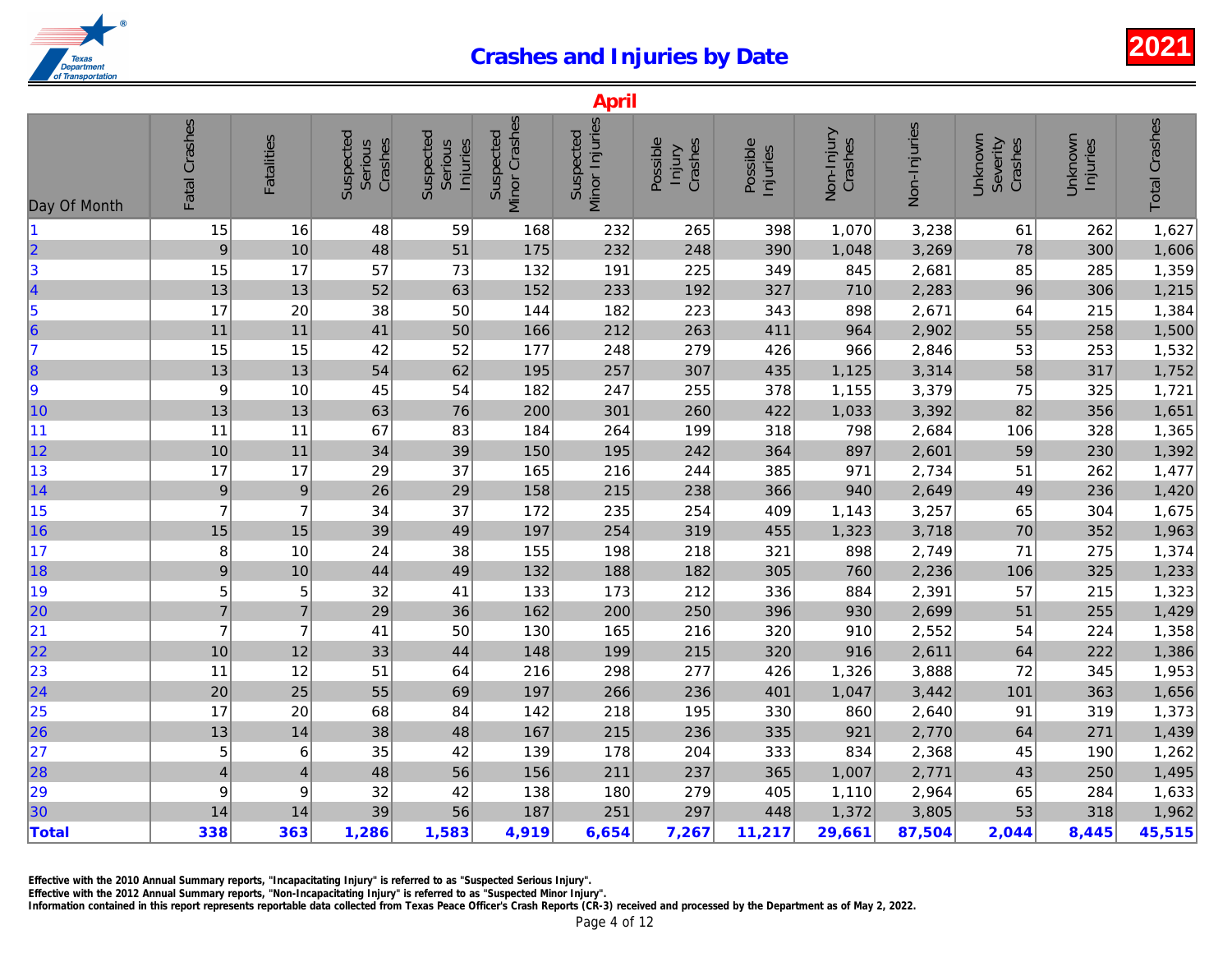|                                                                  |                  |                   |                                 |                                  |                            | May                         |                               |                      |                       |              |
|------------------------------------------------------------------|------------------|-------------------|---------------------------------|----------------------------------|----------------------------|-----------------------------|-------------------------------|----------------------|-----------------------|--------------|
| Day Of Month                                                     | Fatal Crashes    | <b>Fatalities</b> | Suspected<br>Crashes<br>Serious | Suspected<br>Serious<br>Injuries | Minor Crashes<br>Suspected | Minor Injuries<br>Suspected | Possible<br>Crashes<br>lnjury | Possible<br>Injuries | Non-Injury<br>Crashes | Non-Injuries |
| $\vert$ 1                                                        | 12               | 15                | 49                              | 61                               | 184                        | 261                         | 222                           | 374                  | 1,121                 | 3,110        |
| $\overline{\mathbf{2}}$                                          | 12               | 12                | 61                              | 73                               | 187                        | 252                         | 209                           | 347                  | 911                   | 2,793        |
|                                                                  | 12               | 12                | 30                              | 38                               | 164                        | 213                         | 252                           | 391                  | 988                   | 2,872        |
|                                                                  | 10               | 14                | 33                              | 41                               | 160                        | 207                         | 239                           | 395                  | 934                   | 2,696        |
| $\begin{array}{c} 3 \\ 4 \\ 5 \\ 6 \end{array}$                  | 9                | 11                | 48                              | 56                               | 194                        | 264                         | 301                           | 474                  | 1,103                 | 3,273        |
|                                                                  | $\boldsymbol{9}$ | $\boldsymbol{9}$  | 42                              | 52                               | 181                        | 247                         | 271                           | 410                  | 1,025                 | 3,044        |
| 17                                                               | $\overline{7}$   | 8                 | 67                              | 87                               | 230                        | 323                         | 276                           | 423                  | 1,187                 | 3,572        |
| 8                                                                | 14               | 14                | 58                              | 77                               | 203                        | 306                         | 246                           | 434                  | 1,008                 | 3,282        |
| 9                                                                | 19               | 24                | 69                              | 89                               | 171                        | 259                         | 186                           | 319                  | 761                   | 2,565        |
| 10                                                               | $\overline{7}$   | $\overline{7}$    | 43                              | 54                               | 179                        | 244                         | 229                           | 362                  | 969                   | 2,762        |
| 11                                                               | 9                | 10                | 39                              | 43                               | 151                        | 199                         | 264                           | 385                  | 1,123                 | 2,999        |
| 12                                                               | 8                | $\bf 8$           | 31                              | 36                               | 129                        | 176                         | 230                           | 340                  | 889                   | 2,583        |
| 13                                                               | 5                | 5                 | 40                              | 46                               | 144                        | 206                         | 258                           | 386                  | 886                   | 2,764        |
| 14                                                               | $\,$ 6           | $\,6$             | 47                              | 58                               | 180                        | 240                         | 237                           | 395                  | 1,211                 | 3,765        |
| 15                                                               | 13               | 13                | 71                              | 85                               | 180                        | 259                         | 222                           | 367                  | 974                   | 3,005        |
| 16                                                               | 14               | 14                | 59                              | 73                               | 203                        | 294                         | 260                           | 437                  | 979                   | 2,938        |
| 17                                                               | $\overline{7}$   | 8                 | 44                              | 49                               | 168                        | 231                         | 270                           | 426                  | 1,071                 | 2,971        |
| 18                                                               | 10               | 11                | 40                              | 45                               | 152                        | 181                         | 240                           | 384                  | 1,023                 | 2,859        |
| 19                                                               | $\overline{c}$   | $\boldsymbol{2}$  | 29                              | 40                               | 130                        | 182                         | 206                           | 295                  | 942                   | 2,509        |
| 20                                                               | $\boldsymbol{8}$ | 11                | 30                              | 37                               | 170                        | 217                         | 255                           | 405                  | 964                   | 2,812        |
| 21                                                               | 16               | 18                | 46                              | 63                               | 194                        | 263                         | 276                           | 438                  | 1,194                 | 3,645        |
| $\overline{22}$                                                  | 16               | 16                | 58                              | 66                               | 205                        | 313                         | 270                           | 476                  | 1,133                 | 3,455        |
|                                                                  | 8                | 10                | 42                              | 61                               | 144                        | 233                         | 192                           | 326                  | 931                   | 2,565        |
| $\begin{array}{r} \n \boxed{23} \\ \n \boxed{24} \n \end{array}$ | $\overline{6}$   | $\overline{7}$    | 49                              | 56                               | 191                        | 249                         | 254                           | 380                  | 1,143                 | 3,179        |
| $\begin{array}{r} \n \boxed{25} \\  26\n \end{array}$            | 11               | 14                | 39                              | 46                               | 153                        | 198                         | 258                           | 412                  | 1,028                 | 2,866        |
|                                                                  | 10               | 10                | 34                              | 36                               | 143                        | 186                         | 267                           | 394                  | 1,012                 | 2,997        |
| 27                                                               | 12               | 17                | 40                              | 49                               | 156                        | 224                         | 258                           | 374                  | 1,049                 | 3,175        |
| 28                                                               | 8                | $\bf 8$           | 45                              | 59                               | 217                        | 307                         | 293                           | 504                  | 1,202                 | 3,721        |
| 29                                                               | 11               | 15                | 77                              | 97                               | 189                        | 295                         | 227                           | 376                  | 1,078                 | 3,358        |
| 30                                                               | 16               | 20                | 51                              | 64                               | 169                        | 233                         | 198                           | 355                  | 783                   | 2,578        |
| 31                                                               | 9                | 9                 | 44                              | 55                               | 166                        | 237                         | 217                           | 391                  | 882                   | 2,564        |
| Total                                                            | 316              | 358               | 1,455                           | 1,792                            | 5,387                      | 7,499                       | 7,583                         | 12,175               | 31,504                | 93,277       |

Effective with the 2010 Annual Summary reports, "Incapacitating Injury" is referred to as "Suspected Serious Injury".

Information contained in this report represents reportable data collected from Texas Peace Officer's Crash Reports (CR-3) received and processed by the Department as of May 2, 2022. Effective with the 2012 Annual Summary reports, "Non-Incapacitating Injury" is referred to as "Suspected Minor Injury".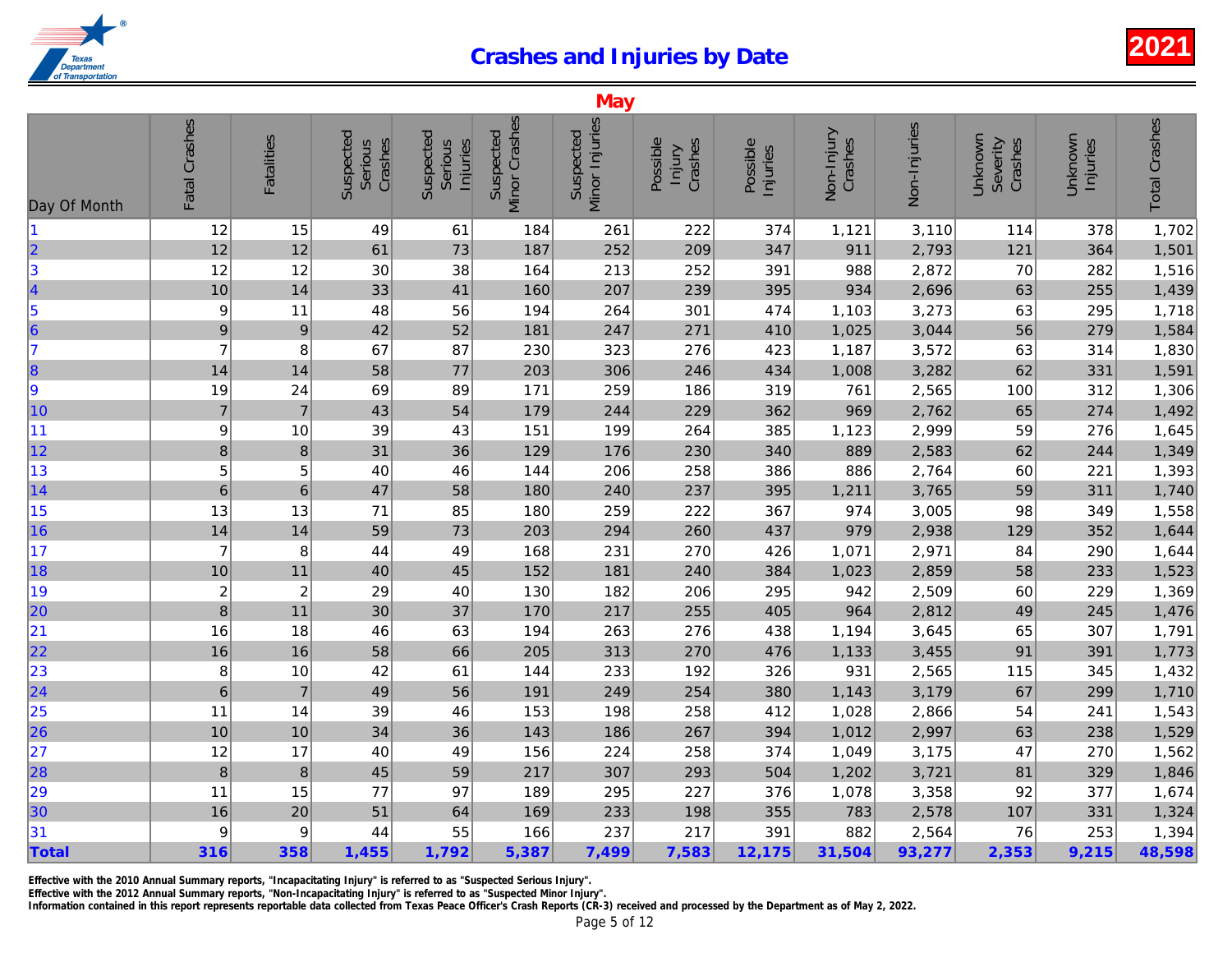| Minor Crashes<br>Fatal Crashes<br>Minor Injuries<br>Non-Injuries<br>Suspected<br>Suspected<br>Suspected<br>Suspected<br>Non-Injury<br>Fatalities<br>Crashes<br>Crashes<br>Possible<br>Crashes<br>Serious<br>Serious<br>Possible<br>Injuries<br>Injuries<br>Injury<br>Day Of Month<br>8<br>8<br>37<br>1,039<br>2,983<br>11<br>52<br>177<br>231<br>262<br>418<br>2<br>3<br>4<br>5<br>6<br>7<br>47<br>978<br>2,996<br>10<br>39<br>161<br>216<br>247<br>407<br>9<br>54<br>215<br>3,247<br>9<br>9<br>46<br>164<br>263<br>398<br>1,183<br>9<br>1,115<br>3,406<br>$\boldsymbol{9}$<br>42<br>58<br>184<br>247<br>395<br>234<br>1,010<br>14<br>54<br>258<br>248<br>400<br>3,060<br>14<br>44<br>180<br>18<br>18<br>57<br>748<br>2,522<br>43<br>141<br>190<br>212<br>366<br>15<br>16<br>35<br>2,868<br>44<br>162<br>211<br>266<br>406<br>981<br>8<br>11<br>11<br>34<br>39<br>169<br>2,833<br>240<br>242<br>386<br>974<br>9<br>38<br>217<br>962<br>2,908<br>9<br>10<br>46<br>146<br>247<br>397<br>10<br>8<br>$\bf 8$<br>38<br>49<br>2,962<br>177<br>248<br>272<br>457<br>1,002<br> 11<br>12<br>52<br>262<br>312<br>1,159<br>3,646<br>12<br>66<br>198<br>491<br> 12 <br>14<br>15<br>50<br>64<br>194<br>277<br>239<br>969<br>3,164<br>401<br>13<br>12<br>59<br>70<br>266<br>362<br>801<br>2,712<br>14<br>178<br>195<br> 14<br>3,072<br>12<br>13<br>53<br>61<br>181<br>235<br>275<br>428<br>1,032<br>15<br>6<br>6<br>61<br>76<br>180<br>250<br>262<br>411<br>1,040<br>3,080<br>16<br>3,156<br>55<br>1,070<br>10<br>11<br>49<br>170<br>242<br>245<br>400<br> 17<br>3,210<br>11<br>11<br>35<br>45<br>157<br>199<br>269<br>403<br>1,087<br>18<br>3,822<br>$\boldsymbol{9}$<br>52<br>59<br>222<br>305<br>504<br>1,226<br>10<br>292<br>19<br>3,107<br>16<br>69<br>173<br>269<br>433<br>955<br>19<br>81<br>245<br>20<br>2,492<br>$11$<br>52<br>151<br>782<br>11<br>64<br>215<br>288<br>179<br> 21<br>37<br>2,978<br>9<br>9<br>165<br>215<br>243<br>424<br>1,044<br>44<br> 22 <br>$\bf 8$<br>2,798<br>13<br>24<br>31<br>184<br>258<br>317<br>954<br>227<br>$\begin{array}{ c c }\n\hline\n23 \\ \hline\n24\n\end{array}$<br>2,785<br>17<br>42<br>222<br>279<br>428<br>938<br>19<br>63<br>165<br>$\sqrt{5}$<br>$\overline{7}$<br>49<br>392<br>980<br>2,999<br>46<br>186<br>268<br>227<br>$\begin{array}{ c c }\n\hline\n25 \\ \hline\n26\n\end{array}$<br>3,487<br>14<br>52<br>60<br>199<br>266<br>262<br>418<br>1,109<br>15<br>13<br>13<br>69<br>77<br>183<br>257<br>241<br>403<br>937<br>3,068<br> 27<br>53<br>2,933<br>16<br>19<br>70<br>188<br>276<br>219<br>387<br>923<br>28<br>3,245<br>12<br>13<br>39<br>59<br>198<br>255<br>269<br>440<br>1,158<br>29<br>30<br>3,084<br>8<br>8<br>48<br>56<br>169<br>224<br>275<br>1,098<br>445<br>52<br>3,003<br>$6\phantom{1}6$<br>$\,6$<br>43<br>154<br>200<br>279<br>447<br>1,009<br><b>Total</b><br>331<br>12,252<br>30,263<br>357<br>1,381<br>1,702<br>5,256<br>7,210<br>7,551<br>91,626 |  |  |  | June |  |  |
|-----------------------------------------------------------------------------------------------------------------------------------------------------------------------------------------------------------------------------------------------------------------------------------------------------------------------------------------------------------------------------------------------------------------------------------------------------------------------------------------------------------------------------------------------------------------------------------------------------------------------------------------------------------------------------------------------------------------------------------------------------------------------------------------------------------------------------------------------------------------------------------------------------------------------------------------------------------------------------------------------------------------------------------------------------------------------------------------------------------------------------------------------------------------------------------------------------------------------------------------------------------------------------------------------------------------------------------------------------------------------------------------------------------------------------------------------------------------------------------------------------------------------------------------------------------------------------------------------------------------------------------------------------------------------------------------------------------------------------------------------------------------------------------------------------------------------------------------------------------------------------------------------------------------------------------------------------------------------------------------------------------------------------------------------------------------------------------------------------------------------------------------------------------------------------------------------------------------------------------------------------------------------------------------------------------------------------------------------------------------------------------------------------------------------------------------------------------------------------------------------------------------------------------------------------------------------------------------------------------------------------------------------------------------------------------------------------------------------------------------------------------------------------------------------------------------------------------------------------------------------------------------------------------------|--|--|--|------|--|--|
|                                                                                                                                                                                                                                                                                                                                                                                                                                                                                                                                                                                                                                                                                                                                                                                                                                                                                                                                                                                                                                                                                                                                                                                                                                                                                                                                                                                                                                                                                                                                                                                                                                                                                                                                                                                                                                                                                                                                                                                                                                                                                                                                                                                                                                                                                                                                                                                                                                                                                                                                                                                                                                                                                                                                                                                                                                                                                                                 |  |  |  |      |  |  |
|                                                                                                                                                                                                                                                                                                                                                                                                                                                                                                                                                                                                                                                                                                                                                                                                                                                                                                                                                                                                                                                                                                                                                                                                                                                                                                                                                                                                                                                                                                                                                                                                                                                                                                                                                                                                                                                                                                                                                                                                                                                                                                                                                                                                                                                                                                                                                                                                                                                                                                                                                                                                                                                                                                                                                                                                                                                                                                                 |  |  |  |      |  |  |
|                                                                                                                                                                                                                                                                                                                                                                                                                                                                                                                                                                                                                                                                                                                                                                                                                                                                                                                                                                                                                                                                                                                                                                                                                                                                                                                                                                                                                                                                                                                                                                                                                                                                                                                                                                                                                                                                                                                                                                                                                                                                                                                                                                                                                                                                                                                                                                                                                                                                                                                                                                                                                                                                                                                                                                                                                                                                                                                 |  |  |  |      |  |  |
|                                                                                                                                                                                                                                                                                                                                                                                                                                                                                                                                                                                                                                                                                                                                                                                                                                                                                                                                                                                                                                                                                                                                                                                                                                                                                                                                                                                                                                                                                                                                                                                                                                                                                                                                                                                                                                                                                                                                                                                                                                                                                                                                                                                                                                                                                                                                                                                                                                                                                                                                                                                                                                                                                                                                                                                                                                                                                                                 |  |  |  |      |  |  |
|                                                                                                                                                                                                                                                                                                                                                                                                                                                                                                                                                                                                                                                                                                                                                                                                                                                                                                                                                                                                                                                                                                                                                                                                                                                                                                                                                                                                                                                                                                                                                                                                                                                                                                                                                                                                                                                                                                                                                                                                                                                                                                                                                                                                                                                                                                                                                                                                                                                                                                                                                                                                                                                                                                                                                                                                                                                                                                                 |  |  |  |      |  |  |
|                                                                                                                                                                                                                                                                                                                                                                                                                                                                                                                                                                                                                                                                                                                                                                                                                                                                                                                                                                                                                                                                                                                                                                                                                                                                                                                                                                                                                                                                                                                                                                                                                                                                                                                                                                                                                                                                                                                                                                                                                                                                                                                                                                                                                                                                                                                                                                                                                                                                                                                                                                                                                                                                                                                                                                                                                                                                                                                 |  |  |  |      |  |  |
|                                                                                                                                                                                                                                                                                                                                                                                                                                                                                                                                                                                                                                                                                                                                                                                                                                                                                                                                                                                                                                                                                                                                                                                                                                                                                                                                                                                                                                                                                                                                                                                                                                                                                                                                                                                                                                                                                                                                                                                                                                                                                                                                                                                                                                                                                                                                                                                                                                                                                                                                                                                                                                                                                                                                                                                                                                                                                                                 |  |  |  |      |  |  |
|                                                                                                                                                                                                                                                                                                                                                                                                                                                                                                                                                                                                                                                                                                                                                                                                                                                                                                                                                                                                                                                                                                                                                                                                                                                                                                                                                                                                                                                                                                                                                                                                                                                                                                                                                                                                                                                                                                                                                                                                                                                                                                                                                                                                                                                                                                                                                                                                                                                                                                                                                                                                                                                                                                                                                                                                                                                                                                                 |  |  |  |      |  |  |
|                                                                                                                                                                                                                                                                                                                                                                                                                                                                                                                                                                                                                                                                                                                                                                                                                                                                                                                                                                                                                                                                                                                                                                                                                                                                                                                                                                                                                                                                                                                                                                                                                                                                                                                                                                                                                                                                                                                                                                                                                                                                                                                                                                                                                                                                                                                                                                                                                                                                                                                                                                                                                                                                                                                                                                                                                                                                                                                 |  |  |  |      |  |  |
|                                                                                                                                                                                                                                                                                                                                                                                                                                                                                                                                                                                                                                                                                                                                                                                                                                                                                                                                                                                                                                                                                                                                                                                                                                                                                                                                                                                                                                                                                                                                                                                                                                                                                                                                                                                                                                                                                                                                                                                                                                                                                                                                                                                                                                                                                                                                                                                                                                                                                                                                                                                                                                                                                                                                                                                                                                                                                                                 |  |  |  |      |  |  |
|                                                                                                                                                                                                                                                                                                                                                                                                                                                                                                                                                                                                                                                                                                                                                                                                                                                                                                                                                                                                                                                                                                                                                                                                                                                                                                                                                                                                                                                                                                                                                                                                                                                                                                                                                                                                                                                                                                                                                                                                                                                                                                                                                                                                                                                                                                                                                                                                                                                                                                                                                                                                                                                                                                                                                                                                                                                                                                                 |  |  |  |      |  |  |
|                                                                                                                                                                                                                                                                                                                                                                                                                                                                                                                                                                                                                                                                                                                                                                                                                                                                                                                                                                                                                                                                                                                                                                                                                                                                                                                                                                                                                                                                                                                                                                                                                                                                                                                                                                                                                                                                                                                                                                                                                                                                                                                                                                                                                                                                                                                                                                                                                                                                                                                                                                                                                                                                                                                                                                                                                                                                                                                 |  |  |  |      |  |  |
|                                                                                                                                                                                                                                                                                                                                                                                                                                                                                                                                                                                                                                                                                                                                                                                                                                                                                                                                                                                                                                                                                                                                                                                                                                                                                                                                                                                                                                                                                                                                                                                                                                                                                                                                                                                                                                                                                                                                                                                                                                                                                                                                                                                                                                                                                                                                                                                                                                                                                                                                                                                                                                                                                                                                                                                                                                                                                                                 |  |  |  |      |  |  |
|                                                                                                                                                                                                                                                                                                                                                                                                                                                                                                                                                                                                                                                                                                                                                                                                                                                                                                                                                                                                                                                                                                                                                                                                                                                                                                                                                                                                                                                                                                                                                                                                                                                                                                                                                                                                                                                                                                                                                                                                                                                                                                                                                                                                                                                                                                                                                                                                                                                                                                                                                                                                                                                                                                                                                                                                                                                                                                                 |  |  |  |      |  |  |
|                                                                                                                                                                                                                                                                                                                                                                                                                                                                                                                                                                                                                                                                                                                                                                                                                                                                                                                                                                                                                                                                                                                                                                                                                                                                                                                                                                                                                                                                                                                                                                                                                                                                                                                                                                                                                                                                                                                                                                                                                                                                                                                                                                                                                                                                                                                                                                                                                                                                                                                                                                                                                                                                                                                                                                                                                                                                                                                 |  |  |  |      |  |  |
|                                                                                                                                                                                                                                                                                                                                                                                                                                                                                                                                                                                                                                                                                                                                                                                                                                                                                                                                                                                                                                                                                                                                                                                                                                                                                                                                                                                                                                                                                                                                                                                                                                                                                                                                                                                                                                                                                                                                                                                                                                                                                                                                                                                                                                                                                                                                                                                                                                                                                                                                                                                                                                                                                                                                                                                                                                                                                                                 |  |  |  |      |  |  |
|                                                                                                                                                                                                                                                                                                                                                                                                                                                                                                                                                                                                                                                                                                                                                                                                                                                                                                                                                                                                                                                                                                                                                                                                                                                                                                                                                                                                                                                                                                                                                                                                                                                                                                                                                                                                                                                                                                                                                                                                                                                                                                                                                                                                                                                                                                                                                                                                                                                                                                                                                                                                                                                                                                                                                                                                                                                                                                                 |  |  |  |      |  |  |
|                                                                                                                                                                                                                                                                                                                                                                                                                                                                                                                                                                                                                                                                                                                                                                                                                                                                                                                                                                                                                                                                                                                                                                                                                                                                                                                                                                                                                                                                                                                                                                                                                                                                                                                                                                                                                                                                                                                                                                                                                                                                                                                                                                                                                                                                                                                                                                                                                                                                                                                                                                                                                                                                                                                                                                                                                                                                                                                 |  |  |  |      |  |  |
|                                                                                                                                                                                                                                                                                                                                                                                                                                                                                                                                                                                                                                                                                                                                                                                                                                                                                                                                                                                                                                                                                                                                                                                                                                                                                                                                                                                                                                                                                                                                                                                                                                                                                                                                                                                                                                                                                                                                                                                                                                                                                                                                                                                                                                                                                                                                                                                                                                                                                                                                                                                                                                                                                                                                                                                                                                                                                                                 |  |  |  |      |  |  |
|                                                                                                                                                                                                                                                                                                                                                                                                                                                                                                                                                                                                                                                                                                                                                                                                                                                                                                                                                                                                                                                                                                                                                                                                                                                                                                                                                                                                                                                                                                                                                                                                                                                                                                                                                                                                                                                                                                                                                                                                                                                                                                                                                                                                                                                                                                                                                                                                                                                                                                                                                                                                                                                                                                                                                                                                                                                                                                                 |  |  |  |      |  |  |
|                                                                                                                                                                                                                                                                                                                                                                                                                                                                                                                                                                                                                                                                                                                                                                                                                                                                                                                                                                                                                                                                                                                                                                                                                                                                                                                                                                                                                                                                                                                                                                                                                                                                                                                                                                                                                                                                                                                                                                                                                                                                                                                                                                                                                                                                                                                                                                                                                                                                                                                                                                                                                                                                                                                                                                                                                                                                                                                 |  |  |  |      |  |  |
|                                                                                                                                                                                                                                                                                                                                                                                                                                                                                                                                                                                                                                                                                                                                                                                                                                                                                                                                                                                                                                                                                                                                                                                                                                                                                                                                                                                                                                                                                                                                                                                                                                                                                                                                                                                                                                                                                                                                                                                                                                                                                                                                                                                                                                                                                                                                                                                                                                                                                                                                                                                                                                                                                                                                                                                                                                                                                                                 |  |  |  |      |  |  |
|                                                                                                                                                                                                                                                                                                                                                                                                                                                                                                                                                                                                                                                                                                                                                                                                                                                                                                                                                                                                                                                                                                                                                                                                                                                                                                                                                                                                                                                                                                                                                                                                                                                                                                                                                                                                                                                                                                                                                                                                                                                                                                                                                                                                                                                                                                                                                                                                                                                                                                                                                                                                                                                                                                                                                                                                                                                                                                                 |  |  |  |      |  |  |
|                                                                                                                                                                                                                                                                                                                                                                                                                                                                                                                                                                                                                                                                                                                                                                                                                                                                                                                                                                                                                                                                                                                                                                                                                                                                                                                                                                                                                                                                                                                                                                                                                                                                                                                                                                                                                                                                                                                                                                                                                                                                                                                                                                                                                                                                                                                                                                                                                                                                                                                                                                                                                                                                                                                                                                                                                                                                                                                 |  |  |  |      |  |  |
|                                                                                                                                                                                                                                                                                                                                                                                                                                                                                                                                                                                                                                                                                                                                                                                                                                                                                                                                                                                                                                                                                                                                                                                                                                                                                                                                                                                                                                                                                                                                                                                                                                                                                                                                                                                                                                                                                                                                                                                                                                                                                                                                                                                                                                                                                                                                                                                                                                                                                                                                                                                                                                                                                                                                                                                                                                                                                                                 |  |  |  |      |  |  |
|                                                                                                                                                                                                                                                                                                                                                                                                                                                                                                                                                                                                                                                                                                                                                                                                                                                                                                                                                                                                                                                                                                                                                                                                                                                                                                                                                                                                                                                                                                                                                                                                                                                                                                                                                                                                                                                                                                                                                                                                                                                                                                                                                                                                                                                                                                                                                                                                                                                                                                                                                                                                                                                                                                                                                                                                                                                                                                                 |  |  |  |      |  |  |
|                                                                                                                                                                                                                                                                                                                                                                                                                                                                                                                                                                                                                                                                                                                                                                                                                                                                                                                                                                                                                                                                                                                                                                                                                                                                                                                                                                                                                                                                                                                                                                                                                                                                                                                                                                                                                                                                                                                                                                                                                                                                                                                                                                                                                                                                                                                                                                                                                                                                                                                                                                                                                                                                                                                                                                                                                                                                                                                 |  |  |  |      |  |  |
|                                                                                                                                                                                                                                                                                                                                                                                                                                                                                                                                                                                                                                                                                                                                                                                                                                                                                                                                                                                                                                                                                                                                                                                                                                                                                                                                                                                                                                                                                                                                                                                                                                                                                                                                                                                                                                                                                                                                                                                                                                                                                                                                                                                                                                                                                                                                                                                                                                                                                                                                                                                                                                                                                                                                                                                                                                                                                                                 |  |  |  |      |  |  |
|                                                                                                                                                                                                                                                                                                                                                                                                                                                                                                                                                                                                                                                                                                                                                                                                                                                                                                                                                                                                                                                                                                                                                                                                                                                                                                                                                                                                                                                                                                                                                                                                                                                                                                                                                                                                                                                                                                                                                                                                                                                                                                                                                                                                                                                                                                                                                                                                                                                                                                                                                                                                                                                                                                                                                                                                                                                                                                                 |  |  |  |      |  |  |
|                                                                                                                                                                                                                                                                                                                                                                                                                                                                                                                                                                                                                                                                                                                                                                                                                                                                                                                                                                                                                                                                                                                                                                                                                                                                                                                                                                                                                                                                                                                                                                                                                                                                                                                                                                                                                                                                                                                                                                                                                                                                                                                                                                                                                                                                                                                                                                                                                                                                                                                                                                                                                                                                                                                                                                                                                                                                                                                 |  |  |  |      |  |  |
|                                                                                                                                                                                                                                                                                                                                                                                                                                                                                                                                                                                                                                                                                                                                                                                                                                                                                                                                                                                                                                                                                                                                                                                                                                                                                                                                                                                                                                                                                                                                                                                                                                                                                                                                                                                                                                                                                                                                                                                                                                                                                                                                                                                                                                                                                                                                                                                                                                                                                                                                                                                                                                                                                                                                                                                                                                                                                                                 |  |  |  |      |  |  |
|                                                                                                                                                                                                                                                                                                                                                                                                                                                                                                                                                                                                                                                                                                                                                                                                                                                                                                                                                                                                                                                                                                                                                                                                                                                                                                                                                                                                                                                                                                                                                                                                                                                                                                                                                                                                                                                                                                                                                                                                                                                                                                                                                                                                                                                                                                                                                                                                                                                                                                                                                                                                                                                                                                                                                                                                                                                                                                                 |  |  |  |      |  |  |

Effective with the 2010 Annual Summary reports, "Incapacitating Injury" is referred to as "Suspected Serious Injury".

Effective with the 2012 Annual Summary reports, "Non-Incapacitating Injury" is referred to as "Suspected Minor Injury".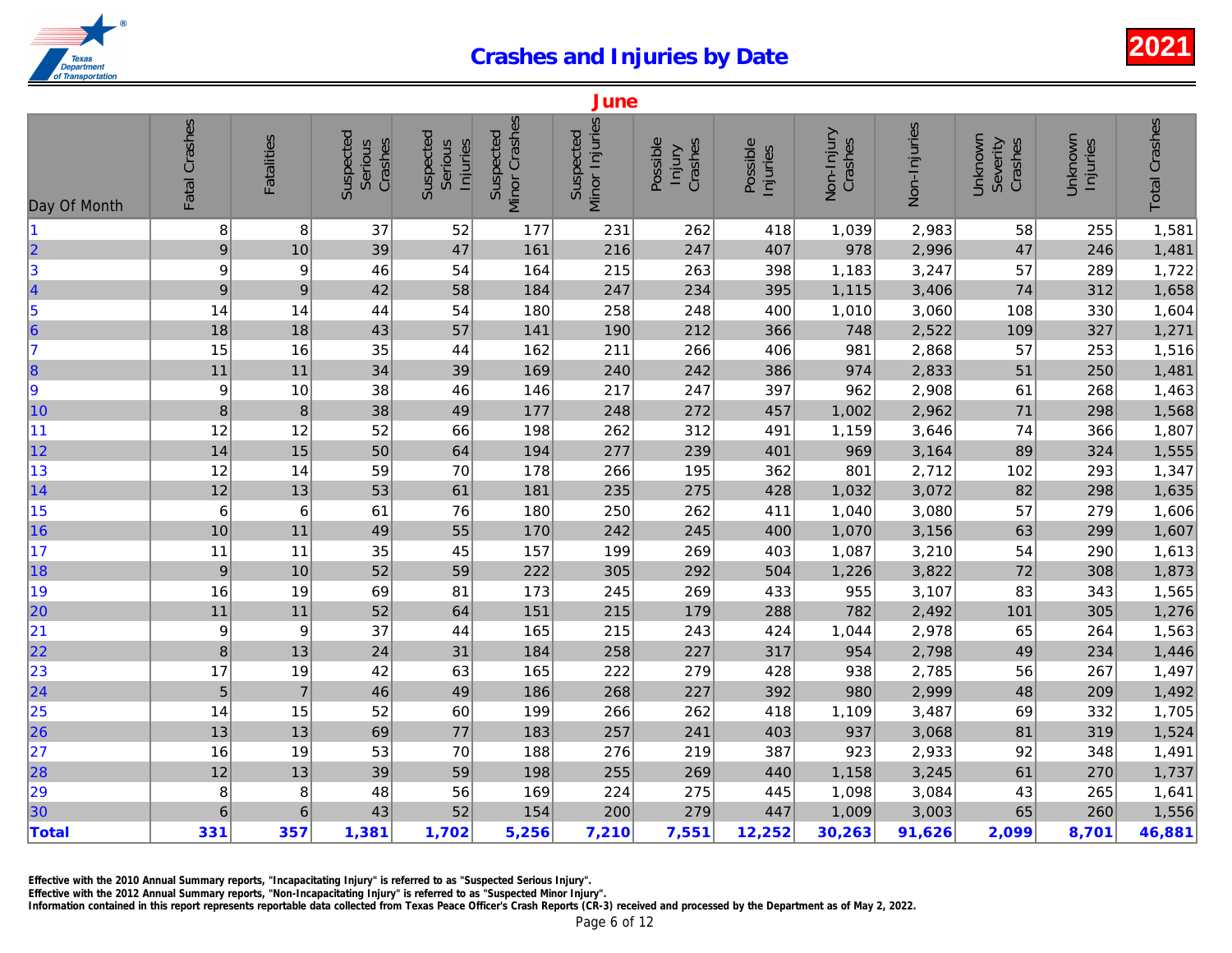|                                                               |                  |                   |                                        |                                  |                            | July                        |                               |                      |                       |              |
|---------------------------------------------------------------|------------------|-------------------|----------------------------------------|----------------------------------|----------------------------|-----------------------------|-------------------------------|----------------------|-----------------------|--------------|
| Day Of Month                                                  | Fatal Crashes    | <b>Fatalities</b> | Suspected<br>Crashes<br><b>Serious</b> | Suspected<br>Serious<br>Injuries | Minor Crashes<br>Suspected | Minor Injuries<br>Suspected | Possible<br>Crashes<br>Injury | Possible<br>Injuries | Non-Injury<br>Crashes | Non-Injuries |
| 11                                                            | 6                | 6                 | 63                                     | 74                               | 168                        | 233                         | 270                           | 427                  | 1,065                 | 3,127        |
| $\overline{\mathbf{2}}$                                       | 13               | 13                | 38                                     | 53                               | 210                        | 299                         | 280                           | 437                  | 1,221                 | 3,724        |
| 3                                                             | 12               | 13                | 47                                     | 66                               | 201                        | 310                         | 217                           | 353                  | 980                   | 3,033        |
| 4                                                             | 14               | 17                | 49                                     | 68                               | 147                        | 217                         | 202                           | 381                  | 780                   | 2,479        |
|                                                               | 10               | 12                | 34                                     | 49                               | 143                        | 192                         | 181                           | 302                  | 837                   | 2,486        |
| $\begin{array}{c} 5 \\ 6 \\ 7 \end{array}$                    | $\boldsymbol{6}$ | $\,6$             | 49                                     | 55                               | 172                        | 239                         | 262                           | 382                  | 1,035                 | 2,993        |
|                                                               | $\overline{7}$   | $\overline{7}$    | 32                                     | 38                               | 157                        | 210                         | 240                           | 380                  | 939                   | 2,729        |
| 8                                                             | 10               | 10                | 23                                     | 33                               | 164                        | 232                         | 213                           | 319                  | 1,022                 | 2,787        |
| 9                                                             | 8                | 10                | 44                                     | 53                               | 184                        | 229                         | 300                           | 427                  | 1,170                 | 3,326        |
| 10                                                            | $\overline{7}$   | $\, 8$            | 53                                     | 61                               | 183                        | 264                         | 199                           | 324                  | 871                   | 2,764        |
| 11                                                            | 19               | 22                | 35                                     | 51                               | 138                        | 192                         | 170                           | 275                  | 727                   | 2,185        |
| 12                                                            | $\boldsymbol{9}$ | 12                | 31                                     | 36                               | 145                        | 196                         | 214                           | 359                  | 888                   | 2,564        |
| 13                                                            | 9                | 12                | 47                                     | 50                               | 156                        | 216                         | 233                           | 382                  | 929                   | 2,790        |
| 14                                                            | 9                | $\boldsymbol{9}$  | 42                                     | 53                               | 167                        | 212                         | 245                           | 391                  | 981                   | 2,853        |
| 15                                                            | 11               | 11                | 41                                     | 51                               | 173                        | 229                         | 232                           | 380                  | 952                   | 2,869        |
| 16                                                            | 10               | 10                | 52                                     | 59                               | 193                        | 262                         | 243                           | 399                  | 1,050                 | 3,240        |
| $\vert$ 17                                                    | 14               | 16                | 56                                     | 66                               | 176                        | 255                         | 239                           | 401                  | 862                   | 2,874        |
| 18                                                            | 16               | 21                | 49                                     | 67                               | 135                        | 200                         | 197                           | 316                  | 733                   | 2,358        |
| 19                                                            | 11               | 12                | 39                                     | 54                               | 194                        | 259                         | 250                           | 391                  | 1,140                 | 3,206        |
| 20                                                            | $\boldsymbol{8}$ | $\bf8$            | 27                                     | 36                               | 183                        | 245                         | 251                           | 382                  | 932                   | 2,856        |
| 21                                                            | 13               | 14                | 41                                     | 44                               | 170                        | 238                         | 230                           | 397                  | 923                   | 2,659        |
| 22                                                            | 10               | 10                | 38                                     | 48                               | 152                        | 210                         | 256                           | 356                  | 969                   | 2,899        |
| $\begin{array}{ c c }\n\hline\n23 \\ \hline\n24\n\end{array}$ | 12               | 13                | 53                                     | 64                               | 185                        | 274                         | 252                           | 411                  | 1,104                 | 3,408        |
|                                                               | 17               | 19                | 53                                     | 73                               | 182                        | 244                         | 227                           | 361                  | 907                   | 2,944        |
| 25                                                            | 12               | 13                | 52                                     | 66                               | 162                        | 228                         | 205                           | 363                  | 771                   | 2,551        |
| 26                                                            | $\overline{7}$   | $\bf8$            | 38                                     | 44                               | 164                        | 226                         | 243                           | 381                  | 914                   | 2,711        |
| 27                                                            | 13               | 14                | 50                                     | 63                               | 153                        | 229                         | 267                           | 400                  | 936                   | 2,757        |
| 28                                                            | 11               | 12                | 39                                     | 56                               | 182                        | 271                         | 247                           | 388                  | 950                   | 2,884        |
| 29                                                            | 18               | 18                | 31                                     | 39                               | 182                        | 249                         | 243                           | 354                  | 995                   | 2,986        |
| 30                                                            | 14               | 17                | 53                                     | 65                               | 206                        | 310                         | 297                           | 491                  | 1,216                 | 3,876        |
| 31                                                            | 17               | 21                | 47                                     | 60                               | 173                        | 251                         | 210                           | 369                  | 937                   | 2,978        |
| Total                                                         | 353              | 394               | 1,346                                  | 1,695                            | 5,300                      | 7,421                       | 7,315                         | 11,679               | 29,736                | 89,896       |

Effective with the 2010 Annual Summary reports, "Incapacitating Injury" is referred to as "Suspected Serious Injury".

Effective with the 2012 Annual Summary reports, "Non-Incapacitating Injury" is referred to as "Suspected Minor Injury".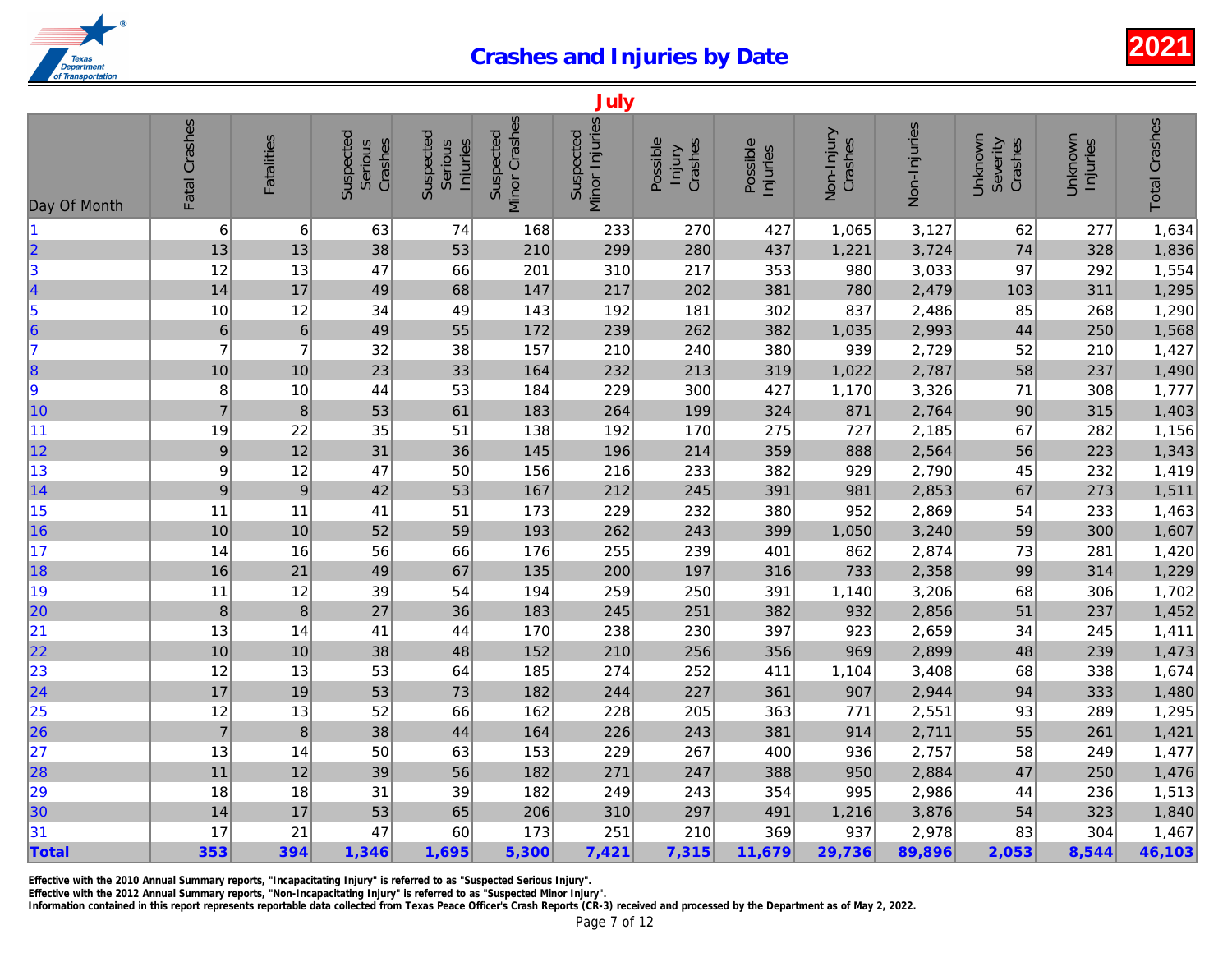|                                              |                  |                   |                                 |                                         |                            | <b>August</b>               |                                      |                      |                       |              |
|----------------------------------------------|------------------|-------------------|---------------------------------|-----------------------------------------|----------------------------|-----------------------------|--------------------------------------|----------------------|-----------------------|--------------|
| Day Of Month                                 | Fatal Crashes    | <b>Fatalities</b> | Suspected<br>Crashes<br>Serious | Suspected<br>Serious<br><b>Injuries</b> | Minor Crashes<br>Suspected | Minor Injuries<br>Suspected | Possible<br>Crashes<br><b>Injury</b> | Possible<br>Injuries | Non-Injury<br>Crashes | Non-Injuries |
| $\blacksquare$                               | 20               | 21                | 64                              | 96                                      | 166                        | 242                         | 223                                  | 386                  | 826                   | 2,612        |
| $\vert$ 2                                    | 13               | 15                | 46                              | 58                                      | 186                        | 242                         | 283                                  | 436                  | 1,104                 | 3,209        |
| $\vert$ 3                                    | 10               | 10                | 34                              | 49                                      | 157                        | 221                         | 227                                  | 355                  | 915                   | 2,691        |
|                                              | 10               | 19                | 34                              | 58                                      | 166                        | 240                         | 219                                  | 370                  | 901                   | 2,725        |
| $\begin{array}{c}\n4 \\ 5 \\ 6\n\end{array}$ | 11               | 11                | 39                              | 45                                      | 174                        | 242                         | 212                                  | 352                  | 946                   | 2,763        |
|                                              | 13               | 15                | 48                              | 56                                      | 217                        | 295                         | 250                                  | 405                  | 1,139                 | 3,508        |
| 17                                           | 17               | 19                | 59                              | 80                                      | 169                        | 250                         | 218                                  | 382                  | 932                   | 3,050        |
| 8                                            | 17               | 18                | 56                              | 71                                      | 167                        | 235                         | 170                                  | 294                  | 803                   | 2,417        |
| 9                                            | 10               | 11                | 37                              | 50                                      | 173                        | 242                         | 221                                  | 367                  | 963                   | 2,868        |
| 10                                           | 10               | 10                | 36                              | 43                                      | 156                        | 222                         | 213                                  | 330                  | 961                   | 2,832        |
| 11                                           | 10               | 12                | 33                              | 38                                      | 154                        | 188                         | 254                                  | 371                  | 1,010                 | 3,042        |
| 12                                           | 13               | 14                | 34                              | 42                                      | 179                        | 222                         | 266                                  | 419                  | 1,131                 | 3,264        |
| 13                                           | 13               | 13                | 60                              | 76                                      | 212                        | 282                         | 288                                  | 475                  | 1,171                 | 3,715        |
| 14                                           | 10               | 11                | 55                              | 64                                      | 171                        | 240                         | 224                                  | 349                  | 1,033                 | 3,202        |
| 15                                           | 15               | 16                | 52                              | 65                                      | 164                        | 239                         | 199                                  | 332                  | 873                   | 2,761        |
| 16                                           | 10               | 13                | 38                              | 44                                      | 165                        | 239                         | 267                                  | 427                  | 1,134                 | 3,322        |
| 17                                           | 14               | 15                | 34                              | 44                                      | 167                        | 219                         | 295                                  | 451                  | 1,159                 | 3,434        |
| 18                                           | 11               | 13                | 46                              | 53                                      | 175                        | 230                         | 247                                  | 369                  | 1,199                 | 3,453        |
| 19                                           | 16               | 17                | 42                              | 47                                      | 181                        | 245                         | 258                                  | 391                  | 1,118                 | 3,438        |
| 20                                           | $\overline{7}$   | $\overline{7}$    | 42                              | 49                                      | 179                        | 241                         | 251                                  | 405                  | 1,210                 | 3,659        |
| 21                                           | 14               | 14                | 56                              | 70                                      | 169                        | 240                         | 227                                  | 390                  | 935                   | 2,967        |
| 22                                           | $11$             | 14                | 43                              | 57                                      | 164                        | 228                         | 181                                  | 329                  | 711                   | 2,276        |
| 23                                           | 11               | 11                | 50                              | 51                                      | 206                        | 274                         | 253                                  | 400                  | 1,035                 | 3,204        |
| $\overline{24}$                              | $\boldsymbol{8}$ | $\bf 8$           | 33                              | 41                                      | 174                        | 233                         | 260                                  | 404                  | 1,051                 | 3,117        |
| 25                                           | 11               | 12                | 37                              | 42                                      | 171                        | 237                         | 268                                  | 414                  | 1,044                 | 3,115        |
| 26                                           | $11$             | 13                | 36                              | 46                                      | 142                        | 197                         | 248                                  | 369                  | 1,048                 | 3,078        |
| 27                                           | 5                | $\,6$             | 61                              | 68                                      | 180                        | 234                         | 289                                  | 434                  | 1,218                 | 3,654        |
| 28                                           | 17               | 18                | 51                              | 66                                      | 190                        | 263                         | 202                                  | 333                  | 961                   | 3,037        |
| 29                                           | 18               | 18                | 38                              | 55                                      | 158                        | 218                         | 190                                  | 327                  | 754                   | 2,320        |
| 30                                           | 10               | 11                | 39                              | 52                                      | 143                        | 185                         | 258                                  | 392                  | 1,061                 | 3,170        |
| 31                                           | 12               | 13                | 35                              | 42                                      | 141                        | 196                         | 236                                  | 343                  | 1,118                 | 3,296        |
| Total                                        | 378              | 418               | 1,368                           | 1,718                                   | 5,316                      | 7,281                       | 7,397                                | 11,801               | 31,464                | 95,199       |

Effective with the 2010 Annual Summary reports, "Incapacitating Injury" is referred to as "Suspected Serious Injury".

Information contained in this report represents reportable data collected from Texas Peace Officer's Crash Reports (CR-3) received and processed by the Department as of May 2, 2022. Effective with the 2012 Annual Summary reports, "Non-Incapacitating Injury" is referred to as "Suspected Minor Injury".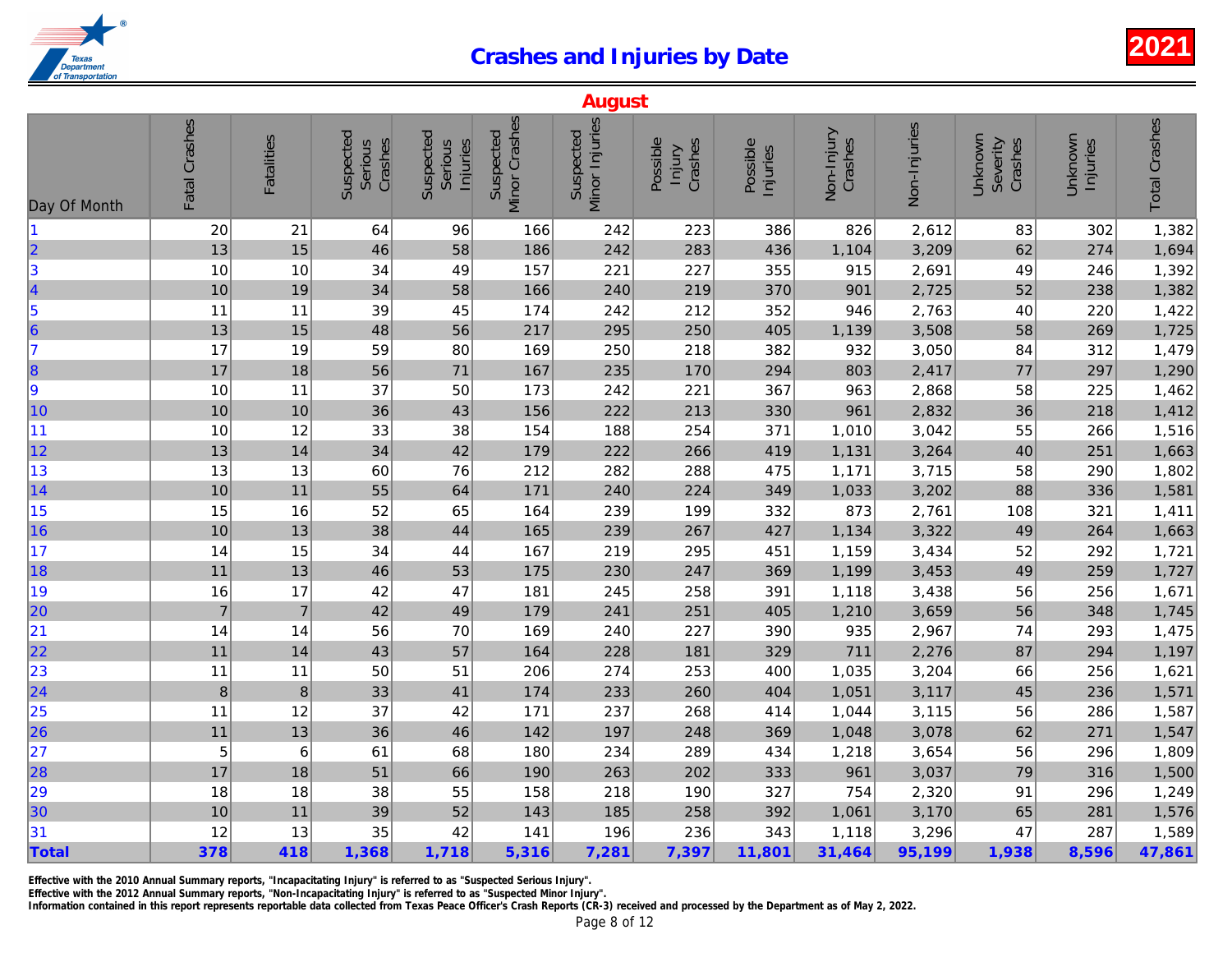| Fatal Crashes<br>Minor Crashes<br>Minor Injuries<br>Non-Injuries<br>Suspected<br>Suspected<br>Suspected<br>Suspected<br>Non-Injury<br>Fatalities<br>Crashes<br>Crashes<br>Possible<br>Crashes<br>Serious<br>Possible<br>Serious<br>Injuries<br>Injury<br>Injuries<br>15<br>397<br>3,272<br>50<br>239<br>1,078<br>14<br>59<br>184<br>266<br>13<br>3,250<br>12<br>26<br>30<br>378<br>1,085<br>180<br>237<br>239<br>17<br>19<br>57<br>71<br>207<br>266<br>289<br>456<br>1,323<br>3,991<br>4<br>13<br>13<br>50<br>59<br>178<br>244<br>213<br>357<br>838<br>2,827<br>$\begin{array}{c} 5 \\ 6 \end{array}$<br>57<br>716<br>2,362<br>18<br>20<br>75<br>172<br>267<br>195<br>331<br>58<br>724<br>2,319<br>13<br>13<br>42<br>149<br>213<br>168<br>297<br>282<br>3,059<br>14<br>14<br>43<br>50<br>212<br>266<br>423<br>1,012<br>$\boldsymbol{9}$<br>50<br>66<br>3,110<br>$\boldsymbol{9}$<br>183<br>246<br>281<br>429<br>1,014<br>9<br>9<br>20<br>1,054<br>3,157<br>10<br>21<br>180<br>228<br>262<br>453<br>3,514<br>10<br>10<br>49<br>54<br>212<br>285<br>266<br>428<br>1,161<br>19<br>20<br>55<br>70<br>259<br>220<br>394<br>888<br>2,826<br>198<br>12<br>15<br>51<br>67<br>230<br>275<br>736<br>2,195<br>156<br>176<br>3,262<br>12<br>49<br>59<br>259<br>371<br>1,157<br>11<br>159<br>204<br>$10$<br>42<br>897<br>2,672<br>10<br>39<br>149<br>200<br>247<br>358<br>$\overline{7}$<br>3,193<br>9<br>46<br>56<br>174<br>229<br>269<br>415<br>1,049<br>13<br>$13$<br>45<br>175<br>3,256<br>35<br>236<br>279<br>408<br>1,033<br>13<br>51<br>235<br>301<br>334<br>522<br>1,297<br>4,220<br>13<br>66<br>14<br>16<br>65<br>76<br>217<br>311<br>229<br>414<br>1,050<br>3,262<br>13<br>14<br>54<br>77<br>270<br>323<br>729<br>2,181<br>169<br>198<br>14<br>$16\,$<br>46<br>54<br>181<br>242<br>280<br>432<br>1,072<br>3,337<br>$\overline{7}$<br>$\overline{7}$<br>172<br>223<br>1,058<br>2,960<br>44<br>53<br>267<br>408<br>13<br>53<br>56<br>3,351<br>13<br>185<br>229<br>289<br>449<br>1,084<br>$\begin{array}{r} \n 23 \\  \hline\n 24\n \end{array}$<br>5<br>6<br>40<br>45<br>210<br>270<br>270<br>3,547<br>443<br>1,125<br>4,114<br>14<br>14<br>58<br>68<br>310<br>315<br>528<br>1,315<br>236<br>$\begin{array}{r} \n \textcolor{red}{25} \\  \textcolor{red}{26}\n \end{array}$<br>67<br>16<br>87<br>200<br>267<br>237<br>998<br>3,359<br>16<br>385<br>20<br>25<br>52<br>68<br>2,272<br>162<br>221<br>171<br>291<br>759<br>17<br>3,193<br>18<br>48<br>56<br>163<br>220<br>288<br>412<br>1,040<br>9<br>46<br>3,301<br>10<br>33<br>197<br>260<br>249<br>405<br>1,143<br>29<br>3,356<br>11<br>12<br>182<br>234<br>280<br>437<br>1,150<br>41<br>$6\phantom{1}6$<br>42<br>3,313<br>6<br>47<br>191<br>260<br>218<br>326<br>1,160<br>373<br>401<br>1,401<br>1,722<br>5,568<br>7,483<br>7,520<br>11,945<br>30,745<br>94,031 |                         |  |  | September |  |  |
|-------------------------------------------------------------------------------------------------------------------------------------------------------------------------------------------------------------------------------------------------------------------------------------------------------------------------------------------------------------------------------------------------------------------------------------------------------------------------------------------------------------------------------------------------------------------------------------------------------------------------------------------------------------------------------------------------------------------------------------------------------------------------------------------------------------------------------------------------------------------------------------------------------------------------------------------------------------------------------------------------------------------------------------------------------------------------------------------------------------------------------------------------------------------------------------------------------------------------------------------------------------------------------------------------------------------------------------------------------------------------------------------------------------------------------------------------------------------------------------------------------------------------------------------------------------------------------------------------------------------------------------------------------------------------------------------------------------------------------------------------------------------------------------------------------------------------------------------------------------------------------------------------------------------------------------------------------------------------------------------------------------------------------------------------------------------------------------------------------------------------------------------------------------------------------------------------------------------------------------------------------------------------------------------------------------------------------------------------------------------------------------------------------------------------------------------------------------------------------------------------------------------------------------------------------------------------------------------------------------------------------------------------------------------------------------------------------------------------------------------------------------------------------------------------------------|-------------------------|--|--|-----------|--|--|
|                                                                                                                                                                                                                                                                                                                                                                                                                                                                                                                                                                                                                                                                                                                                                                                                                                                                                                                                                                                                                                                                                                                                                                                                                                                                                                                                                                                                                                                                                                                                                                                                                                                                                                                                                                                                                                                                                                                                                                                                                                                                                                                                                                                                                                                                                                                                                                                                                                                                                                                                                                                                                                                                                                                                                                                                             | Day Of Month            |  |  |           |  |  |
|                                                                                                                                                                                                                                                                                                                                                                                                                                                                                                                                                                                                                                                                                                                                                                                                                                                                                                                                                                                                                                                                                                                                                                                                                                                                                                                                                                                                                                                                                                                                                                                                                                                                                                                                                                                                                                                                                                                                                                                                                                                                                                                                                                                                                                                                                                                                                                                                                                                                                                                                                                                                                                                                                                                                                                                                             | $\blacksquare$          |  |  |           |  |  |
|                                                                                                                                                                                                                                                                                                                                                                                                                                                                                                                                                                                                                                                                                                                                                                                                                                                                                                                                                                                                                                                                                                                                                                                                                                                                                                                                                                                                                                                                                                                                                                                                                                                                                                                                                                                                                                                                                                                                                                                                                                                                                                                                                                                                                                                                                                                                                                                                                                                                                                                                                                                                                                                                                                                                                                                                             | $\overline{\mathbf{2}}$ |  |  |           |  |  |
|                                                                                                                                                                                                                                                                                                                                                                                                                                                                                                                                                                                                                                                                                                                                                                                                                                                                                                                                                                                                                                                                                                                                                                                                                                                                                                                                                                                                                                                                                                                                                                                                                                                                                                                                                                                                                                                                                                                                                                                                                                                                                                                                                                                                                                                                                                                                                                                                                                                                                                                                                                                                                                                                                                                                                                                                             | $\vert$ 3               |  |  |           |  |  |
|                                                                                                                                                                                                                                                                                                                                                                                                                                                                                                                                                                                                                                                                                                                                                                                                                                                                                                                                                                                                                                                                                                                                                                                                                                                                                                                                                                                                                                                                                                                                                                                                                                                                                                                                                                                                                                                                                                                                                                                                                                                                                                                                                                                                                                                                                                                                                                                                                                                                                                                                                                                                                                                                                                                                                                                                             |                         |  |  |           |  |  |
|                                                                                                                                                                                                                                                                                                                                                                                                                                                                                                                                                                                                                                                                                                                                                                                                                                                                                                                                                                                                                                                                                                                                                                                                                                                                                                                                                                                                                                                                                                                                                                                                                                                                                                                                                                                                                                                                                                                                                                                                                                                                                                                                                                                                                                                                                                                                                                                                                                                                                                                                                                                                                                                                                                                                                                                                             |                         |  |  |           |  |  |
|                                                                                                                                                                                                                                                                                                                                                                                                                                                                                                                                                                                                                                                                                                                                                                                                                                                                                                                                                                                                                                                                                                                                                                                                                                                                                                                                                                                                                                                                                                                                                                                                                                                                                                                                                                                                                                                                                                                                                                                                                                                                                                                                                                                                                                                                                                                                                                                                                                                                                                                                                                                                                                                                                                                                                                                                             |                         |  |  |           |  |  |
|                                                                                                                                                                                                                                                                                                                                                                                                                                                                                                                                                                                                                                                                                                                                                                                                                                                                                                                                                                                                                                                                                                                                                                                                                                                                                                                                                                                                                                                                                                                                                                                                                                                                                                                                                                                                                                                                                                                                                                                                                                                                                                                                                                                                                                                                                                                                                                                                                                                                                                                                                                                                                                                                                                                                                                                                             | 7                       |  |  |           |  |  |
|                                                                                                                                                                                                                                                                                                                                                                                                                                                                                                                                                                                                                                                                                                                                                                                                                                                                                                                                                                                                                                                                                                                                                                                                                                                                                                                                                                                                                                                                                                                                                                                                                                                                                                                                                                                                                                                                                                                                                                                                                                                                                                                                                                                                                                                                                                                                                                                                                                                                                                                                                                                                                                                                                                                                                                                                             | 8                       |  |  |           |  |  |
|                                                                                                                                                                                                                                                                                                                                                                                                                                                                                                                                                                                                                                                                                                                                                                                                                                                                                                                                                                                                                                                                                                                                                                                                                                                                                                                                                                                                                                                                                                                                                                                                                                                                                                                                                                                                                                                                                                                                                                                                                                                                                                                                                                                                                                                                                                                                                                                                                                                                                                                                                                                                                                                                                                                                                                                                             |                         |  |  |           |  |  |
|                                                                                                                                                                                                                                                                                                                                                                                                                                                                                                                                                                                                                                                                                                                                                                                                                                                                                                                                                                                                                                                                                                                                                                                                                                                                                                                                                                                                                                                                                                                                                                                                                                                                                                                                                                                                                                                                                                                                                                                                                                                                                                                                                                                                                                                                                                                                                                                                                                                                                                                                                                                                                                                                                                                                                                                                             | 10                      |  |  |           |  |  |
|                                                                                                                                                                                                                                                                                                                                                                                                                                                                                                                                                                                                                                                                                                                                                                                                                                                                                                                                                                                                                                                                                                                                                                                                                                                                                                                                                                                                                                                                                                                                                                                                                                                                                                                                                                                                                                                                                                                                                                                                                                                                                                                                                                                                                                                                                                                                                                                                                                                                                                                                                                                                                                                                                                                                                                                                             | 11                      |  |  |           |  |  |
|                                                                                                                                                                                                                                                                                                                                                                                                                                                                                                                                                                                                                                                                                                                                                                                                                                                                                                                                                                                                                                                                                                                                                                                                                                                                                                                                                                                                                                                                                                                                                                                                                                                                                                                                                                                                                                                                                                                                                                                                                                                                                                                                                                                                                                                                                                                                                                                                                                                                                                                                                                                                                                                                                                                                                                                                             | 12                      |  |  |           |  |  |
|                                                                                                                                                                                                                                                                                                                                                                                                                                                                                                                                                                                                                                                                                                                                                                                                                                                                                                                                                                                                                                                                                                                                                                                                                                                                                                                                                                                                                                                                                                                                                                                                                                                                                                                                                                                                                                                                                                                                                                                                                                                                                                                                                                                                                                                                                                                                                                                                                                                                                                                                                                                                                                                                                                                                                                                                             | 13                      |  |  |           |  |  |
|                                                                                                                                                                                                                                                                                                                                                                                                                                                                                                                                                                                                                                                                                                                                                                                                                                                                                                                                                                                                                                                                                                                                                                                                                                                                                                                                                                                                                                                                                                                                                                                                                                                                                                                                                                                                                                                                                                                                                                                                                                                                                                                                                                                                                                                                                                                                                                                                                                                                                                                                                                                                                                                                                                                                                                                                             | 14                      |  |  |           |  |  |
|                                                                                                                                                                                                                                                                                                                                                                                                                                                                                                                                                                                                                                                                                                                                                                                                                                                                                                                                                                                                                                                                                                                                                                                                                                                                                                                                                                                                                                                                                                                                                                                                                                                                                                                                                                                                                                                                                                                                                                                                                                                                                                                                                                                                                                                                                                                                                                                                                                                                                                                                                                                                                                                                                                                                                                                                             | 15                      |  |  |           |  |  |
|                                                                                                                                                                                                                                                                                                                                                                                                                                                                                                                                                                                                                                                                                                                                                                                                                                                                                                                                                                                                                                                                                                                                                                                                                                                                                                                                                                                                                                                                                                                                                                                                                                                                                                                                                                                                                                                                                                                                                                                                                                                                                                                                                                                                                                                                                                                                                                                                                                                                                                                                                                                                                                                                                                                                                                                                             | 16                      |  |  |           |  |  |
|                                                                                                                                                                                                                                                                                                                                                                                                                                                                                                                                                                                                                                                                                                                                                                                                                                                                                                                                                                                                                                                                                                                                                                                                                                                                                                                                                                                                                                                                                                                                                                                                                                                                                                                                                                                                                                                                                                                                                                                                                                                                                                                                                                                                                                                                                                                                                                                                                                                                                                                                                                                                                                                                                                                                                                                                             | 17                      |  |  |           |  |  |
|                                                                                                                                                                                                                                                                                                                                                                                                                                                                                                                                                                                                                                                                                                                                                                                                                                                                                                                                                                                                                                                                                                                                                                                                                                                                                                                                                                                                                                                                                                                                                                                                                                                                                                                                                                                                                                                                                                                                                                                                                                                                                                                                                                                                                                                                                                                                                                                                                                                                                                                                                                                                                                                                                                                                                                                                             | 18                      |  |  |           |  |  |
|                                                                                                                                                                                                                                                                                                                                                                                                                                                                                                                                                                                                                                                                                                                                                                                                                                                                                                                                                                                                                                                                                                                                                                                                                                                                                                                                                                                                                                                                                                                                                                                                                                                                                                                                                                                                                                                                                                                                                                                                                                                                                                                                                                                                                                                                                                                                                                                                                                                                                                                                                                                                                                                                                                                                                                                                             | 19                      |  |  |           |  |  |
|                                                                                                                                                                                                                                                                                                                                                                                                                                                                                                                                                                                                                                                                                                                                                                                                                                                                                                                                                                                                                                                                                                                                                                                                                                                                                                                                                                                                                                                                                                                                                                                                                                                                                                                                                                                                                                                                                                                                                                                                                                                                                                                                                                                                                                                                                                                                                                                                                                                                                                                                                                                                                                                                                                                                                                                                             | 20                      |  |  |           |  |  |
|                                                                                                                                                                                                                                                                                                                                                                                                                                                                                                                                                                                                                                                                                                                                                                                                                                                                                                                                                                                                                                                                                                                                                                                                                                                                                                                                                                                                                                                                                                                                                                                                                                                                                                                                                                                                                                                                                                                                                                                                                                                                                                                                                                                                                                                                                                                                                                                                                                                                                                                                                                                                                                                                                                                                                                                                             | 21                      |  |  |           |  |  |
|                                                                                                                                                                                                                                                                                                                                                                                                                                                                                                                                                                                                                                                                                                                                                                                                                                                                                                                                                                                                                                                                                                                                                                                                                                                                                                                                                                                                                                                                                                                                                                                                                                                                                                                                                                                                                                                                                                                                                                                                                                                                                                                                                                                                                                                                                                                                                                                                                                                                                                                                                                                                                                                                                                                                                                                                             | $\overline{22}$         |  |  |           |  |  |
|                                                                                                                                                                                                                                                                                                                                                                                                                                                                                                                                                                                                                                                                                                                                                                                                                                                                                                                                                                                                                                                                                                                                                                                                                                                                                                                                                                                                                                                                                                                                                                                                                                                                                                                                                                                                                                                                                                                                                                                                                                                                                                                                                                                                                                                                                                                                                                                                                                                                                                                                                                                                                                                                                                                                                                                                             |                         |  |  |           |  |  |
|                                                                                                                                                                                                                                                                                                                                                                                                                                                                                                                                                                                                                                                                                                                                                                                                                                                                                                                                                                                                                                                                                                                                                                                                                                                                                                                                                                                                                                                                                                                                                                                                                                                                                                                                                                                                                                                                                                                                                                                                                                                                                                                                                                                                                                                                                                                                                                                                                                                                                                                                                                                                                                                                                                                                                                                                             |                         |  |  |           |  |  |
|                                                                                                                                                                                                                                                                                                                                                                                                                                                                                                                                                                                                                                                                                                                                                                                                                                                                                                                                                                                                                                                                                                                                                                                                                                                                                                                                                                                                                                                                                                                                                                                                                                                                                                                                                                                                                                                                                                                                                                                                                                                                                                                                                                                                                                                                                                                                                                                                                                                                                                                                                                                                                                                                                                                                                                                                             |                         |  |  |           |  |  |
|                                                                                                                                                                                                                                                                                                                                                                                                                                                                                                                                                                                                                                                                                                                                                                                                                                                                                                                                                                                                                                                                                                                                                                                                                                                                                                                                                                                                                                                                                                                                                                                                                                                                                                                                                                                                                                                                                                                                                                                                                                                                                                                                                                                                                                                                                                                                                                                                                                                                                                                                                                                                                                                                                                                                                                                                             |                         |  |  |           |  |  |
|                                                                                                                                                                                                                                                                                                                                                                                                                                                                                                                                                                                                                                                                                                                                                                                                                                                                                                                                                                                                                                                                                                                                                                                                                                                                                                                                                                                                                                                                                                                                                                                                                                                                                                                                                                                                                                                                                                                                                                                                                                                                                                                                                                                                                                                                                                                                                                                                                                                                                                                                                                                                                                                                                                                                                                                                             | 27                      |  |  |           |  |  |
|                                                                                                                                                                                                                                                                                                                                                                                                                                                                                                                                                                                                                                                                                                                                                                                                                                                                                                                                                                                                                                                                                                                                                                                                                                                                                                                                                                                                                                                                                                                                                                                                                                                                                                                                                                                                                                                                                                                                                                                                                                                                                                                                                                                                                                                                                                                                                                                                                                                                                                                                                                                                                                                                                                                                                                                                             | 28                      |  |  |           |  |  |
|                                                                                                                                                                                                                                                                                                                                                                                                                                                                                                                                                                                                                                                                                                                                                                                                                                                                                                                                                                                                                                                                                                                                                                                                                                                                                                                                                                                                                                                                                                                                                                                                                                                                                                                                                                                                                                                                                                                                                                                                                                                                                                                                                                                                                                                                                                                                                                                                                                                                                                                                                                                                                                                                                                                                                                                                             | 29                      |  |  |           |  |  |
|                                                                                                                                                                                                                                                                                                                                                                                                                                                                                                                                                                                                                                                                                                                                                                                                                                                                                                                                                                                                                                                                                                                                                                                                                                                                                                                                                                                                                                                                                                                                                                                                                                                                                                                                                                                                                                                                                                                                                                                                                                                                                                                                                                                                                                                                                                                                                                                                                                                                                                                                                                                                                                                                                                                                                                                                             | 30                      |  |  |           |  |  |
|                                                                                                                                                                                                                                                                                                                                                                                                                                                                                                                                                                                                                                                                                                                                                                                                                                                                                                                                                                                                                                                                                                                                                                                                                                                                                                                                                                                                                                                                                                                                                                                                                                                                                                                                                                                                                                                                                                                                                                                                                                                                                                                                                                                                                                                                                                                                                                                                                                                                                                                                                                                                                                                                                                                                                                                                             | Total                   |  |  |           |  |  |

Effective with the 2010 Annual Summary reports, "Incapacitating Injury" is referred to as "Suspected Serious Injury".

Effective with the 2012 Annual Summary reports, "Non-Incapacitating Injury" is referred to as "Suspected Minor Injury".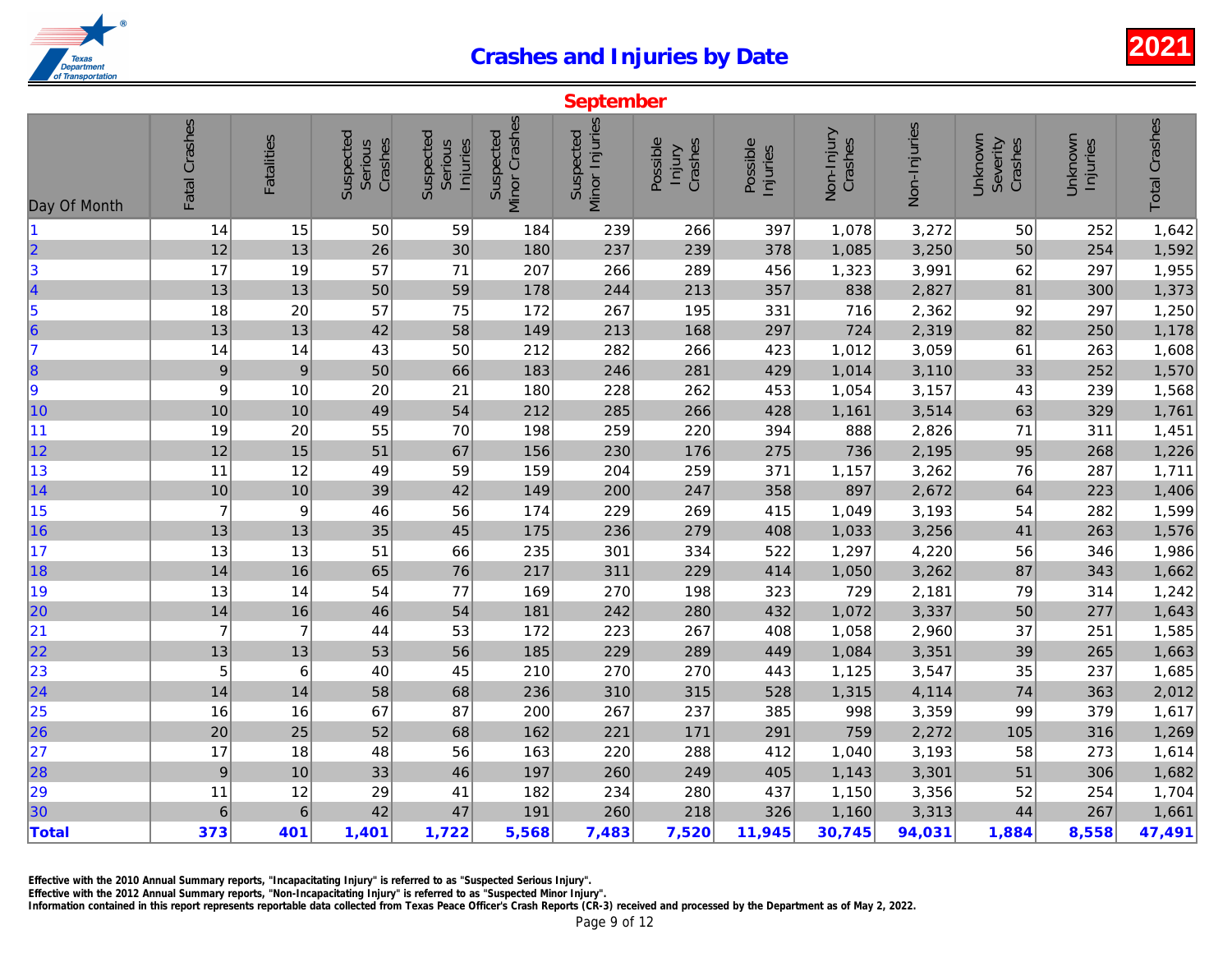|                                       |                  |                   |                                 |                                  |                            | October                     |                               |                      |                       |              |
|---------------------------------------|------------------|-------------------|---------------------------------|----------------------------------|----------------------------|-----------------------------|-------------------------------|----------------------|-----------------------|--------------|
| Day Of Month                          | Fatal Crashes    | <b>Fatalities</b> | Suspected<br>Crashes<br>Serious | Suspected<br>Serious<br>Injuries | Minor Crashes<br>Suspected | Minor Injuries<br>Suspected | Possible<br>Crashes<br>Injury | Possible<br>Injuries | Non-Injury<br>Crashes | Non-Injuries |
| 11                                    | 16               | 20                | 47                              | 61                               | 259                        | 387                         | 364                           | 542                  | 1,506                 | 4,446        |
| $\overline{\mathbf{2}}$               | 11               | 11                | 57                              | 66                               | 181                        | 256                         | 220                           | 349                  | 910                   | 2,926        |
| 3                                     | 14               | 16                | 39                              | 48                               | 161                        | 228                         | 199                           | 323                  | 767                   | 2,413        |
| 4                                     | 15               | 15                | 39                              | 46                               | 191                        | 242                         | 264                           | 421                  | 1,023                 | 3,117        |
| $\begin{array}{c} 5 \\ 6 \end{array}$ | 8                | 9                 | 41                              | 48                               | 185                        | 248                         | 278                           | 427                  | 1,080                 | 3,250        |
|                                       | 8                | $\bf 8$           | 52                              | 58                               | 196                        | 256                         | 279                           | 441                  | 1,091                 | 3,382        |
| 17                                    | 14               | 14                | 49                              | 58                               | 204                        | 277                         | 271                           | 445                  | 1,131                 | 3,460        |
| 8                                     | 17               | 20                | 45                              | 54                               | 229                        | 310                         | 329                           | 561                  | 1,277                 | 4,288        |
| 9                                     | 14               | 14                | 47                              | 61                               | 229                        | 324                         | 233                           | 395                  | 985                   | 3,317        |
| 10                                    | $\boldsymbol{8}$ | $9\,$             | 52                              | 60                               | 172                        | 242                         | 171                           | 305                  | 786                   | 2,534        |
| 11                                    | 12               | 12                | 36                              | 42                               | 184                        | 251                         | 251                           | 381                  | 1,029                 | 3,079        |
| 12                                    | $\bf{8}$         | $\bf{8}$          | 40                              | 44                               | 209                        | 279                         | 251                           | 403                  | 967                   | 2,958        |
| 13                                    | $\overline{7}$   | 8                 | 44                              | 55                               | 173                        | 228                         | 265                           | 395                  | 1,172                 | 3,397        |
| 14                                    | 12               | 12                | 39                              | 44                               | 192                        | 246                         | 266                           | 391                  | 1,127                 | 3,204        |
| 15                                    | 14               | 14                | 49                              | 64                               | 226                        | 293                         | 312                           | 519                  | 1,347                 | 4,363        |
| 16                                    | 15               | $16\,$            | 64                              | 76                               | 200                        | 261                         | 266                           | 427                  | 990                   | 3,270        |
| $\vert$ 17                            | $\overline{7}$   | $\overline{7}$    | 48                              | 56                               | 144                        | 207                         | 167                           | 276                  | 783                   | 2,417        |
| 18                                    | $\bf8$           | 11                | 45                              | 57                               | 161                        | 219                         | 280                           | 436                  | 1,083                 | 3,227        |
| 19                                    | 9                | $\boldsymbol{9}$  | 41                              | 43                               | 151                        | 193                         | 268                           | 397                  | 1,156                 | 3,355        |
| 20                                    | 13               | 14                | 51                              | 57                               | 189                        | 252                         | 269                           | 413                  | 1,076                 | 3,358        |
| 21                                    | $\overline{7}$   | $\overline{7}$    | 41                              | 47                               | 196                        | 249                         | 290                           | 463                  | 1,166                 | 3,551        |
| 22                                    | 22               | 27                | 56                              | 76                               | 198                        | 265                         | 347                           | 520                  | 1,294                 | 3,978        |
| 23                                    | 12               | 14                | 64                              | 78                               | 222                        | 303                         | 226                           | 363                  | 1,098                 | 3,611        |
| $\overline{24}$                       | 11               | 14                | 50                              | 63                               | 165                        | 230                         | 201                           | 344                  | 890                   | 2,820        |
| 25                                    | 13               | 15                | 44                              | 51                               | 203                        | 278                         | 256                           | 403                  | 1,068                 | 3,121        |
| 26                                    | 12               | 13                | 43                              | 53                               | 152                        | 207                         | 258                           | 389                  | 1,035                 | 2,989        |
| 27                                    | 12               | 15                | 39                              | 47                               | 220                        | 294                         | 351                           | 527                  | 1,319                 | 3,817        |
| 28                                    | $\overline{7}$   | $\overline{7}$    | 49                              | 54                               | 210                        | 263                         | 294                           | 474                  | 1,269                 | 3,946        |
| 29                                    | 21               | 26                | 62                              | 84                               | 247                        | 323                         | 326                           | 555                  | 1,426                 | 4,451        |
| 30                                    | 10               | 11                | 58                              | 68                               | 187                        | 286                         | 293                           | 453                  | 1,121                 | 3,739        |
| 31                                    | 15               | 20                | 70                              | 87                               | 165                        | 230                         | 244                           | 402                  | 925                   | 2,982        |
| Total                                 | 372              | 416               | 1,501                           | 1,806                            | 6,001                      | 8,127                       | 8,289                         | 13,140               | 33,897                | 104,766      |

Effective with the 2010 Annual Summary reports, "Incapacitating Injury" is referred to as "Suspected Serious Injury".

Effective with the 2012 Annual Summary reports, "Non-Incapacitating Injury" is referred to as "Suspected Minor Injury".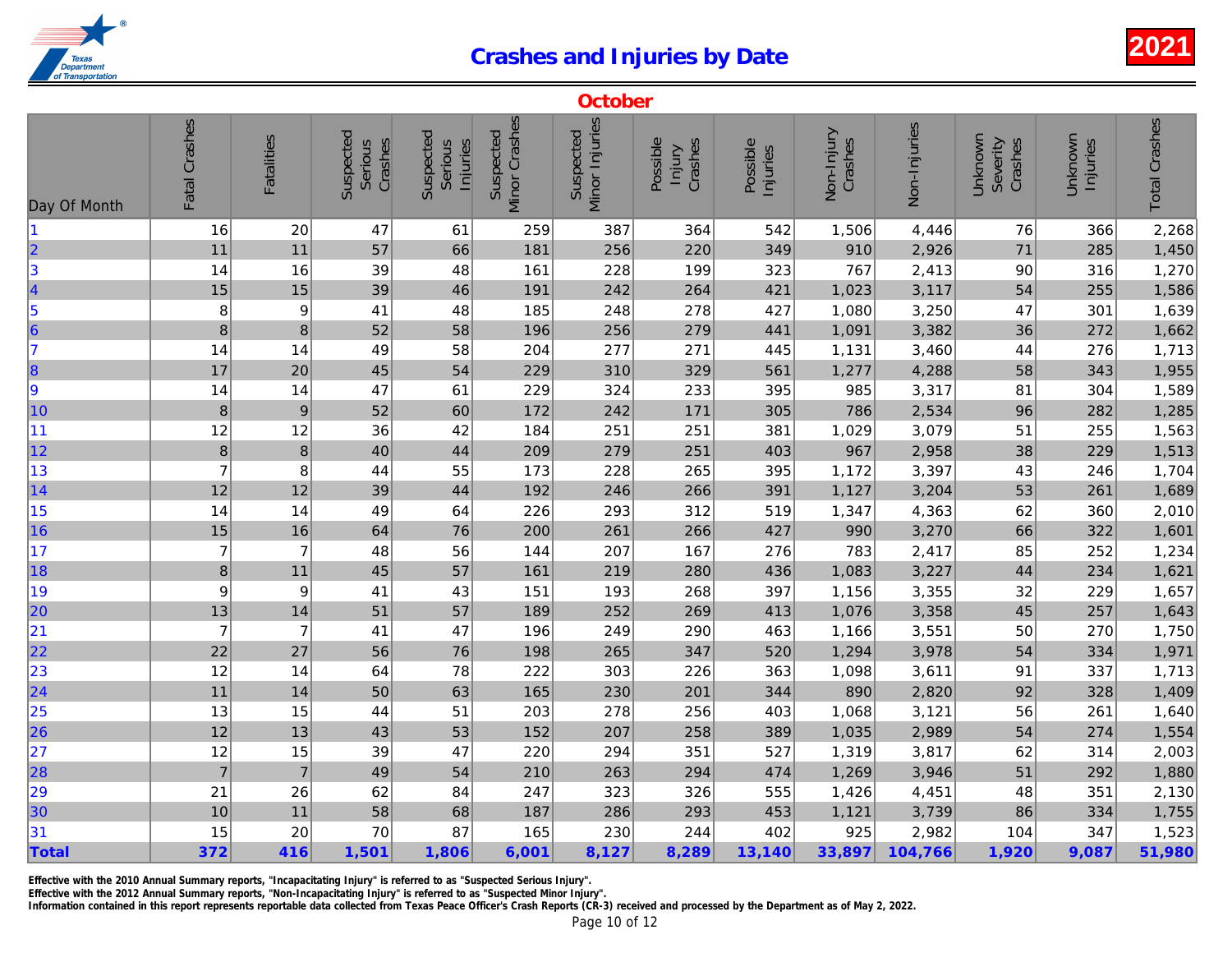|                                                               |                          |                   |                                 |                                  |                            | <b>November</b>             |                               |                      |                       |              |
|---------------------------------------------------------------|--------------------------|-------------------|---------------------------------|----------------------------------|----------------------------|-----------------------------|-------------------------------|----------------------|-----------------------|--------------|
| Day Of Month                                                  | Fatal Crashes            | <b>Fatalities</b> | Suspected<br>Crashes<br>Serious | Suspected<br>Serious<br>Injuries | Minor Crashes<br>Suspected | Minor Injuries<br>Suspected | Possible<br>Crashes<br>Injury | Possible<br>Injuries | Non-Injury<br>Crashes | Non-Injuries |
| $\blacksquare$                                                | 9                        | 10                | 57                              | 72                               | 181                        | 262                         | 299                           | 463                  | 1,108                 | 3,292        |
| $\overline{\mathbf{2}}$                                       | 10                       | 11                | 37                              | 40                               | 212                        | 276                         | 319                           | 467                  | 1,226                 | 3,565        |
| $\vert$ 3                                                     | 6                        | $\overline{7}$    | 32                              | 42                               | 178                        | 224                         | 311                           | 448                  | 1,431                 | 3,777        |
| 4                                                             | 9                        | $\boldsymbol{9}$  | 45                              | 59                               | 147                        | 195                         | 220                           | 335                  | 1,084                 | 3,188        |
| $\vert$ 5                                                     | 10                       | 10                | 45                              | 49                               | 203                        | 267                         | 290                           | 450                  | 1,317                 | 3,910        |
| 6                                                             | 17                       | 18                | 61                              | 68                               | 193                        | 288                         | 268                           | 463                  | 1,039                 | 3,394        |
| 7                                                             | 15                       | 17                | 43                              | 58                               | 164                        | 228                         | 202                           | 357                  | 834                   | 2,517        |
| 8                                                             | 10                       | 12                | 51                              | 63                               | 175                        | 239                         | 292                           | 445                  | 1,090                 | 3,276        |
| 9                                                             | 11                       | 12                | 38                              | 44                               | 167                        | 216                         | 275                           | 445                  | 1,026                 | 3,098        |
| 10                                                            | 12                       | 13                | 46                              | 54                               | 169                        | 233                         | 305                           | 481                  | 1,073                 | 3,154        |
| 11                                                            | 13                       | 13                | 42                              | 53                               | 183                        | 251                         | 298                           | 459                  | 1,201                 | 3,618        |
| 12                                                            | 10                       | 12                | 54                              | 70                               | 213                        | 293                         | 322                           | 496                  | 1,282                 | 4,024        |
| 13                                                            | 12                       | 14                | 54                              | 72                               | 199                        | 282                         | 235                           | 389                  | 1,027                 | 3,340        |
| 14                                                            | 17                       | 18                | 43                              | 56                               | 160                        | 224                         | 203                           | 373                  | 851                   | 2,541        |
| 15                                                            | $\overline{7}$           | 11                | 52                              | 65                               | 189                        | 242                         | 284                           | 467                  | 1,174                 | 3,516        |
| 16                                                            | 12                       | 12                | 51                              | 60                               | 175                        | 224                         | 299                           | 447                  | 1,145                 | 3,402        |
| 17                                                            | 15                       | 15                | 43                              | 46                               | 179                        | 224                         | 316                           | 478                  | 1,145                 | 3,463        |
| 18                                                            | $\overline{7}$           | $\, 8$            | 33                              | 37                               | 173                        | 212                         | 258                           | 382                  | 1,113                 | 3,310        |
| 19                                                            | 9                        | 11                | 42                              | 52                               | 198                        | 323                         | 352                           | 560                  | 1,406                 | 4,391        |
| 20                                                            | 9                        | 10                | 56                              | 63                               | 186                        | 269                         | 249                           | 428                  | 1,010                 | 3,245        |
| 21                                                            | 6                        | 8                 | 50                              | 60                               | 176                        | 236                         | 201                           | 334                  | 768                   | 2,398        |
| 22                                                            | $\overline{\mathcal{I}}$ | $\bf8$            | 52                              | 60                               | 173                        | 226                         | 240                           | 414                  | 1,100                 | 3,326        |
|                                                               | 10                       | 14                | 43                              | 49                               | 187                        | 251                         | 294                           | 435                  | 1,171                 | 3,578        |
| $\begin{array}{r} \n \boxed{23} \\ \n 24\n \end{array}$       | 15                       | 15                | 38                              | 43                               | 194                        | 263                         | 247                           | 404                  | 1,107                 | 3,492        |
|                                                               | 10                       | 13                | 41                              | 48                               | 117                        | 167                         | 160                           | 262                  | 778                   | 2,210        |
| $\begin{array}{ c c }\n\hline\n25 \\ \hline\n26\n\end{array}$ | 12                       | $13$              | 38                              | 55                               | 120                        | 170                         | 171                           | 285                  | 785                   | 2,570        |
| 27                                                            | 14                       | 15                | 49                              | 62                               | 198                        | 269                         | 240                           | 377                  | 1,098                 | 3,399        |
| 28                                                            | 15                       | 16                | 39                              | 55                               | 146                        | 213                         | 201                           | 332                  | 861                   | 2,739        |
|                                                               | 14                       | 15                | 42                              | 52                               | 158                        | 216                         | 253                           | 387                  | 1,123                 | 3,300        |
| 29<br>30                                                      | 11                       | 11                | 41                              | 45                               | 180                        | 244                         | 288                           | 454                  | 1,127                 | 3,333        |
| Total                                                         | 334                      | 371               | 1,358                           | 1,652                            | 5,293                      | 7,227                       | 7,892                         | 12,517               | 32,500                | 98,366       |

Effective with the 2010 Annual Summary reports, "Incapacitating Injury" is referred to as "Suspected Serious Injury".

Effective with the 2012 Annual Summary reports, "Non-Incapacitating Injury" is referred to as "Suspected Minor Injury".